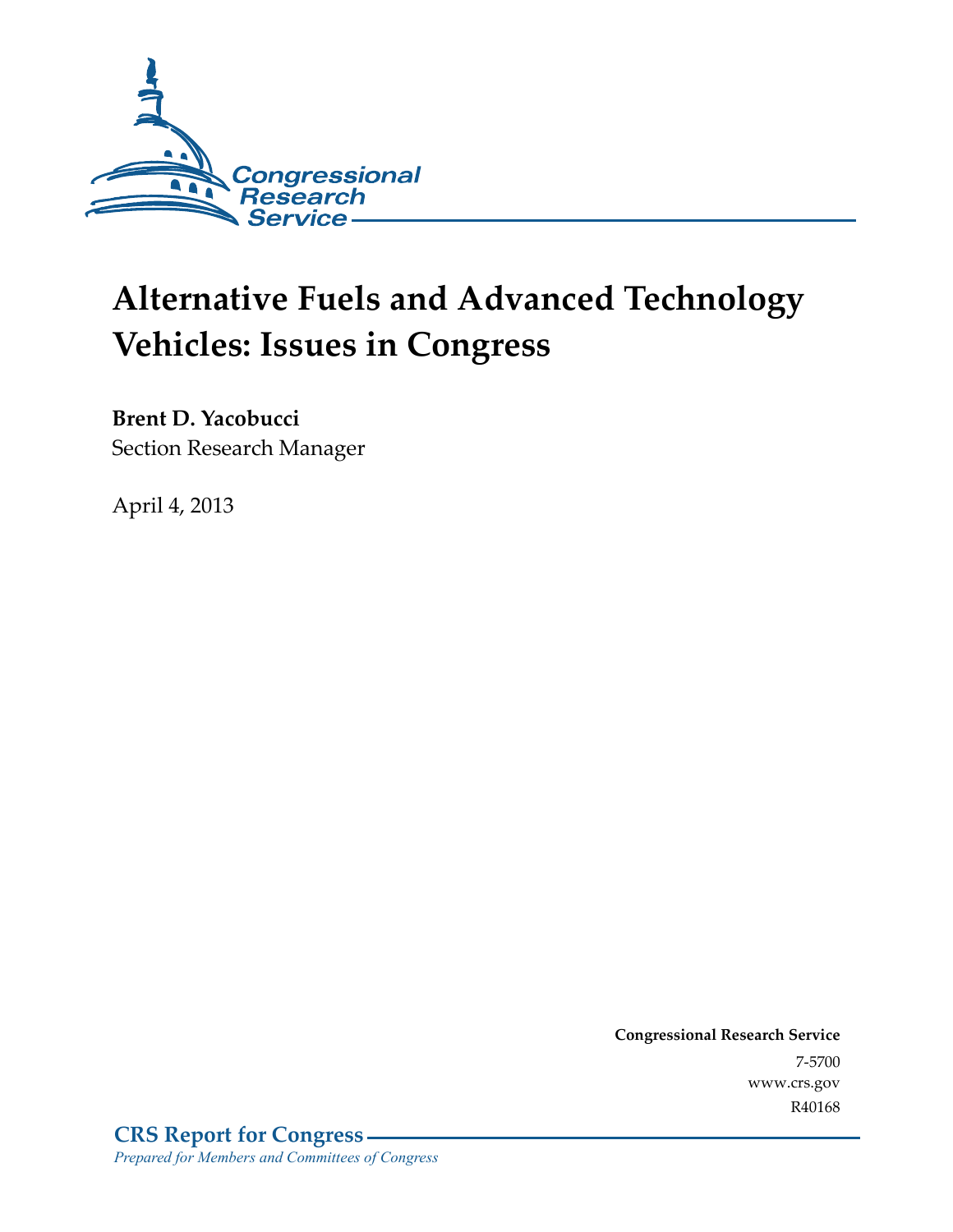# **Summary**

Alternative fuels and advanced technology vehicles are seen by proponents as integral to improving urban air quality, decreasing dependence on foreign oil, and reducing emissions of greenhouse gases. However, major barriers—especially economics—currently prevent the widespread use of these fuels and technologies. Because of these barriers, and the potential benefits, there is continued congressional interest in providing incentives and other support for their development and commercialization.

Key tax incentives for the use of biofuels, for the expansion of alternative fuel infrastructure, and for the purchase of certain electric vehicles expired at the end of 2011, along with an added duty on certain ethanol imports. Some of these incentives were extended through the end of 2013 although the main tax credit for conventional ethanol—the Volumetric Ethanol Excise Tax Credit (VEETC)—was not extended.

While tax incentives for these fuels have expired or are set to expire at the end of 2013, a mandate to use biofuels in transportation that was expanded by the Energy Independence and Security Act of 2007 (EISA, P.L. 110-140) is set to increase yearly through 2022. In 2012, the RFS required the use of 15.2 billion gallons of ethanol and other biofuels in transportation fuel. Within that mandate, the RFS required the use of 2.0 billion gallons of advanced biofuels, including 8.65 million gallons of cellulosic biofuels (although only about 20,000 gallons of cellulosic fuel were actually registered in the program). For 2013, the RFS mandate is 16.55 billion gallons, including a proposed 14 million gallons of cellulosic fuel. At the end of each year, covered entities must submit credits (called Renewable Identification Numbers, or RINs) equal to their obligations for that year. Cases of fraud in the market for biodiesel RINs has led to criminal prosecutions and the development of quality-assurance guidelines from EPA. Further, recent volatility in the spot market for ethanol RINs has raised additional concerns about implementation of the RFS.

In January 2011, EPA finalized a partial waiver petition from Growth Energy to allow blends of up to 15% ethanol in gasoline (E15): before then ethanol content in all gasoline was limited to 10% (E10). EPA approved the use of E15 in model year 2001 and later passenger cars and light trucks, but prohibited its use in all other applications (e.g., motorcycles, heavy trucks, nonroad engines). Allowing higher blends of ethanol under the Clean Air Act removes one component of the "blend wall," which limits the total amount of ethanol that can be blended in gasoline nationwide; other blend wall components include vehicle and pump certification and warranties, and state and local fire codes and other laws.

Attention has also focused on government-backed loans for the development and deployment of new energy technologies. One such program, the Advanced Technology Vehicles Manufacturing (ATVM) Loan Program, has been controversial as some critics question whether other existing policies, such as stricter vehicle fuel economy standards, already promote the same technologies.

Other potential issues before Congress include how much the federal government should support the expansion of natural gas vehicles and the infrastructure to fuel them, and how much the government should support the deployment of plug-in electric vehicles.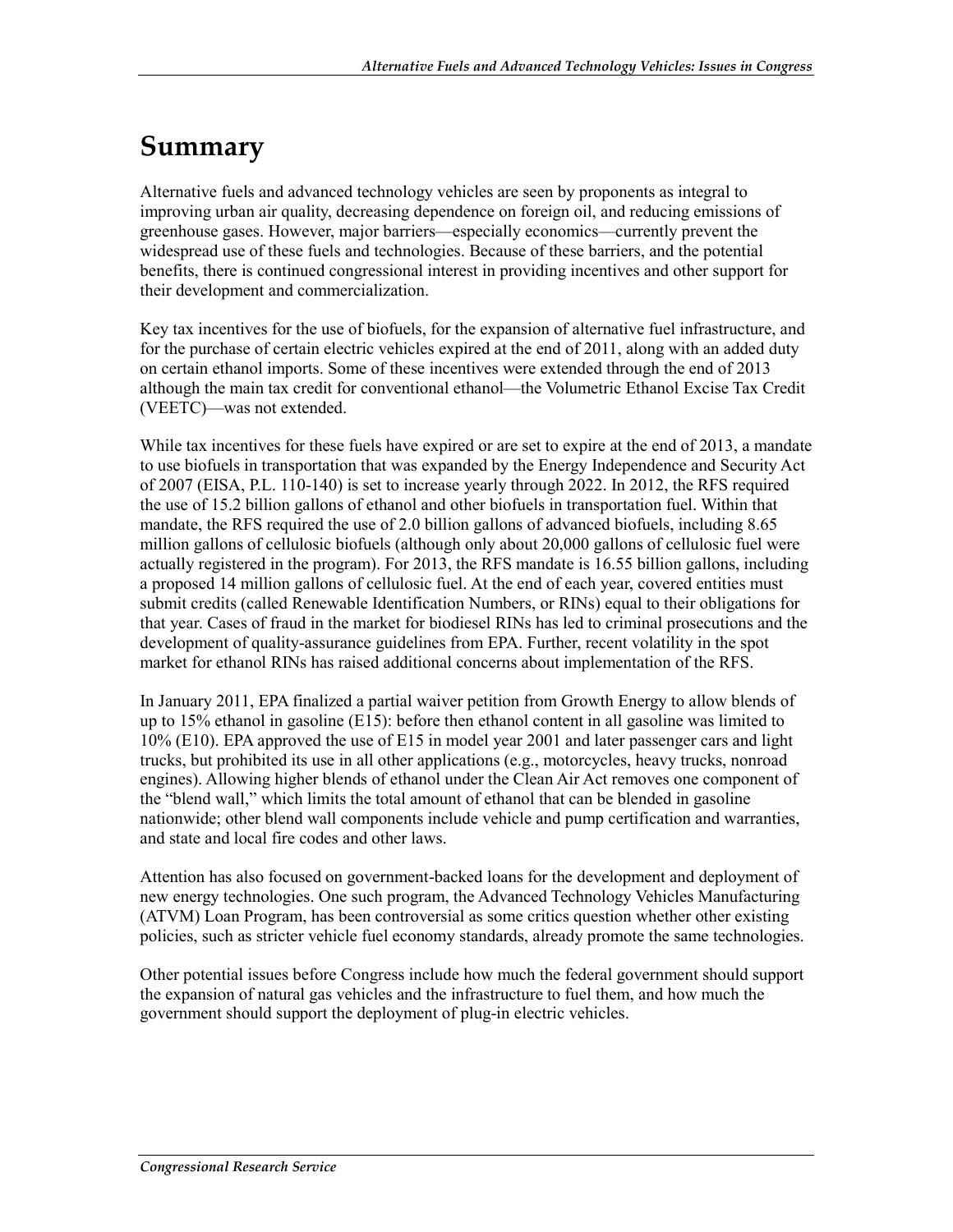# Contents

## Contacts

|--|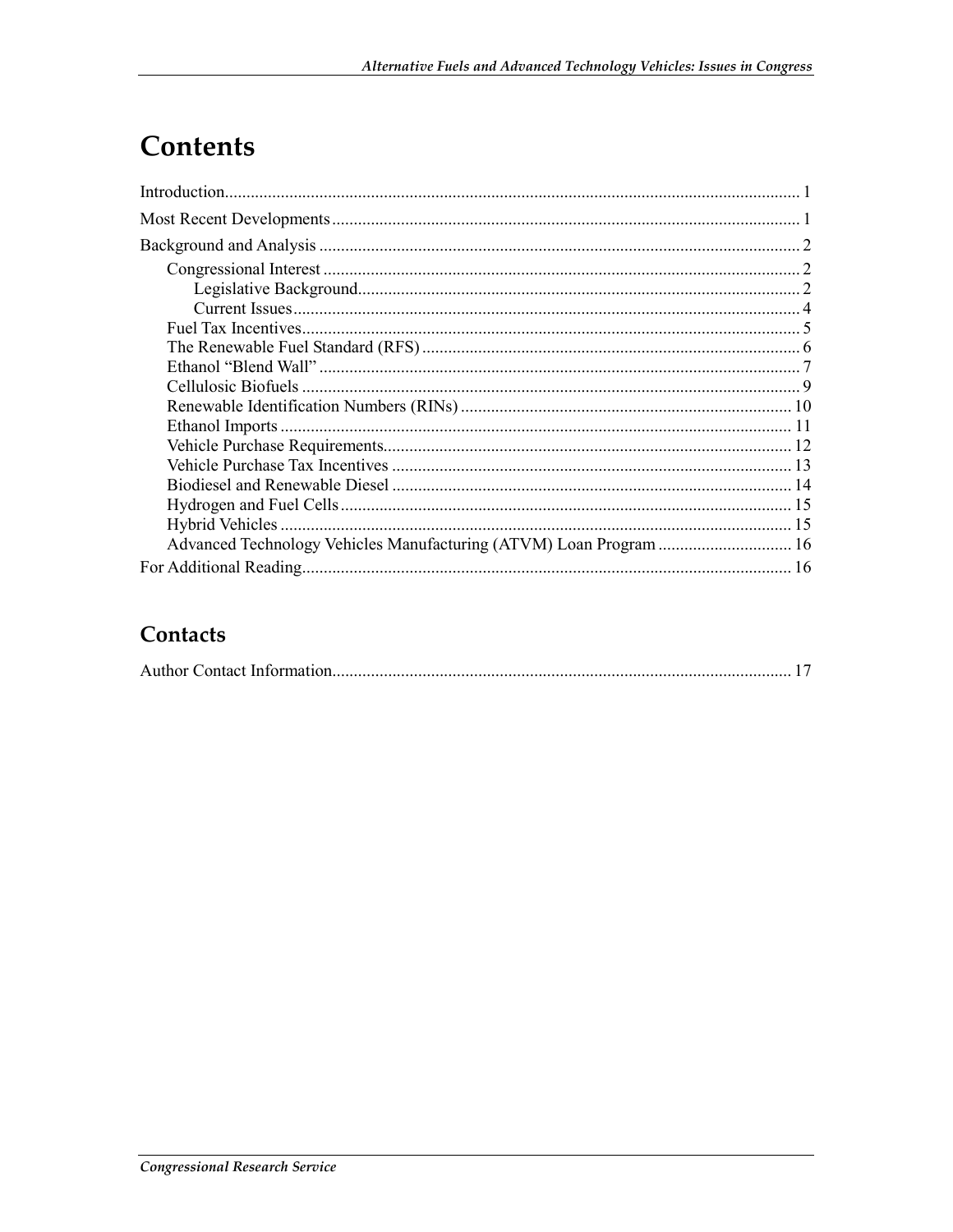# **Introduction**

High levels of oil imports and high crude oil and gasoline prices in recent years have led to increased interest in the U.S. fuel supply. Recent congressional interest has focused on alternatives to petroleum, ways to improve the efficiency of the U.S. transportation sector, and ways to improve the stability and security of the petroleum supply and refining sectors.<sup>1</sup> From spring 2006 to summer 2008, high global oil prices (spurred by high demand) and refinery constraints in the domestic gasoline supply pushed U.S. gasoline pump prices to historic highs. In spring 2011, exports of oil from Libya caused a similar spike in oil prices.

Historically, a problem in maintaining interest in alternative fuels and vehicles has been the volatility in oil and gasoline prices. Interest tends to rise as prices rise, and decline as prices dip. Arguably, statutory policies can counterbalance dips in public interest in periods of mixed market signals as seen recently. In fall 2006 and winter 2007, gasoline prices eased somewhat before rising significantly through summer 2008; and after summer 2008, petroleum and gasoline prices fell dramatically. They rose steadily through 2009 and 2010, peaking in spring 2011 before tempering somewhat and remaining relatively stable through 2012.

Along with fuel prices and supply, environmental concerns, especially poor air quality and concerns over the potential effects of climate change, have further raised interest in the development of alternatives to petroleum, as well as ways to use petroleum more efficiently.

Key components of federal policies to reduce petroleum consumption include the promotion of alternatives to petroleum fuels and the promotion of more efficient vehicles. This report provides an overview of current issues surrounding alternative fuels<sup>2</sup> and advanced technology vehicles<sup>3</sup> issues discussed in further detail in other CRS reports referred to in each section.

# **Most Recent Developments**

Key tax incentives for the use of biofuels, for the expansion of alternative fuel infrastructure, and for the purchase of certain electric vehicles expired at the end of 2011, along with an added duty on certain ethanol imports. Some of these incentives were extended through the end of 2013 by the American Taxpayer Relief Act of 2012 (P.L. 112-240) although the main tax credit for conventional ethanol—the Volumetric Ethanol Excise Tax Credit (VEETC)—was not extended.

While tax incentives for these fuels have expired or are set to expire at the end of 2013, a mandate to use biofuels in transportation that was expanded by the Energy Independence and Security Act of 2007 (EISA, P.L. 110-140) is set to increase yearly through 2022. In 2012, the RFS required the use of 15.2 billion gallons of ethanol and other biofuels in transportation fuel. Within that mandate, the RFS required the use of 2.0 billion gallons of advanced biofuels, including 8.65

1

<sup>1</sup> For more information on petroleum supply and prices, see CRS Report R42465, *U.S. Oil Imports and Exports*, by Robert Pirog.

<sup>&</sup>lt;sup>2</sup> Alternative fuels are fuels produced from sources other than petroleum, including natural gas, coal-derived fuels, agriculture-based ethanol and biodiesel, and hydrogen.

<sup>&</sup>lt;sup>3</sup> Advanced technology vehicles are vehicles that use technologies other than (or in addition to) an internal combustion engine, including electric vehicles, fuel cell vehicles, and hybrids.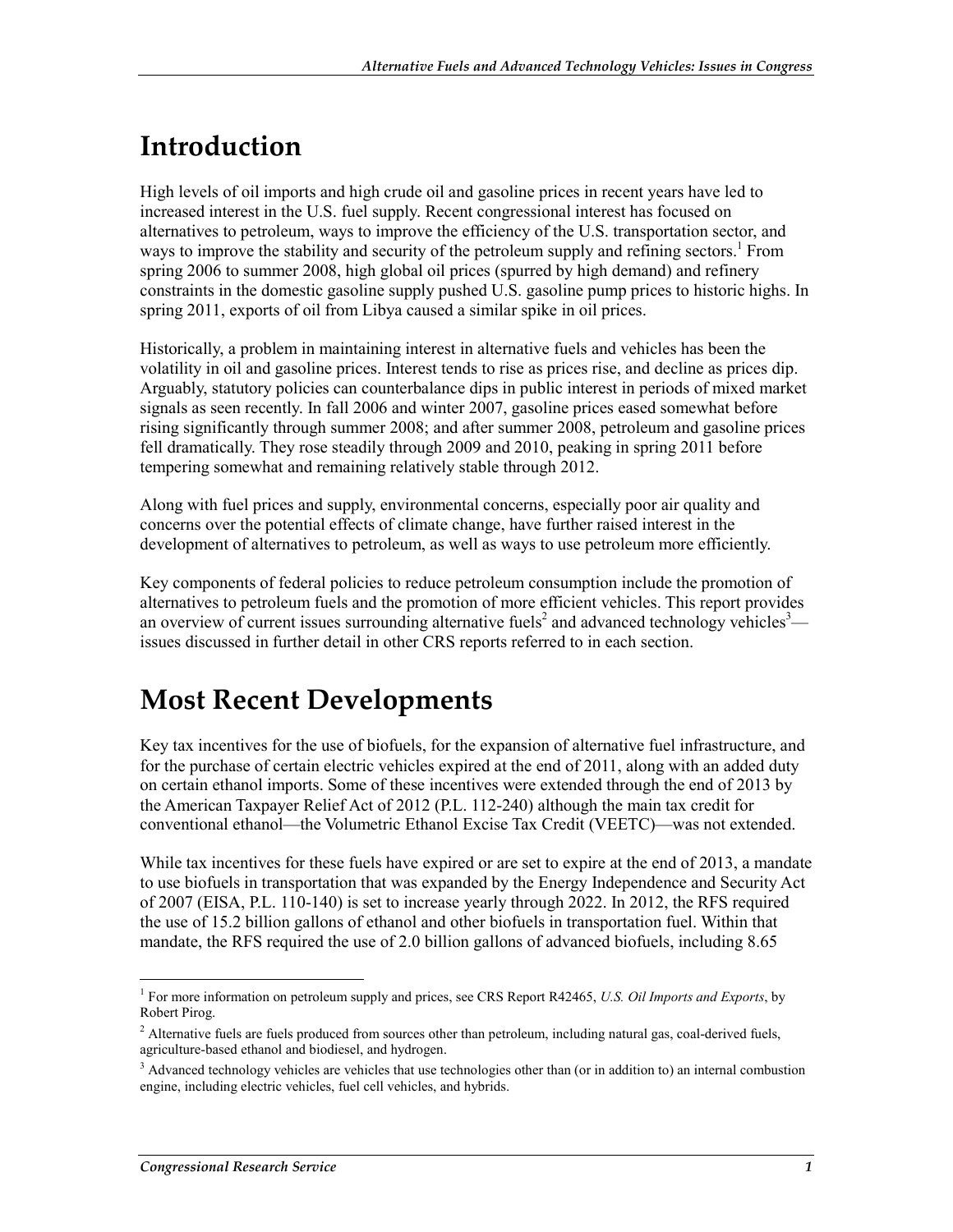million gallons of cellulosic biofuels (although only about 20,000 gallons of cellulosic fuel were actually registered in the program). For 2013, the RFS mandate is 16.55 billion gallons, including a proposed 14 million gallons of cellulosic fuel. At the end of each year, covered entities must submit credits (called Renewable Identification Numbers, or RINs) equal to their obligations for that year. Cases of fraud in the market for biodiesel RINs has led to criminal prosecutions and the development of quality-assurance guidelines from EPA. Further, recent volatility in the spot market for ethanol RINs has raised additional concerns about implementation of the RFS.

In January 2011, EPA finalized a partial waiver petition from Growth Energy to allow blends of up to 15% ethanol in gasoline (E15): before then ethanol content in all gasoline was limited to 10% (E10). EPA approved the use of E15 in model year 2001 and later passenger cars and light trucks, but prohibited its use in all other applications (e.g., motorcycles, heavy trucks, nonroad engines). Allowing higher blends of ethanol under the Clean Air Act removes one component of the "blend wall," which limits the total amount of ethanol that can be blended in gasoline nationwide; other blend wall components include vehicle and pump certification and warranties, and state and local fire codes and other laws. Because of concerns by some stakeholders over the potential for E15 to damage existing engines and infrastructure, EPA's decision has been challenged in federal court, although a major case has been dismissed because the appeals court determined that the plaintiffs did not have standing to challenge the decision. Bills have been introduced in the  $112^{th}$  and  $113^{th}$  Congresses that would limit EPA's authority to implement the E15 waiver.

# **Background and Analysis**

# **Congressional Interest**

### **Legislative Background**

A combination of issues—the oil crises of the 1970s, the rise in awareness of environmental issues, concerns over energy security, increasing vehicle emissions, and high gasoline prices have spurred interest in moving the United States away from petroleum fuels for transportation and toward alternative fuels and advanced vehicle technologies.

### *The Energy Policy Act of 1992*

The 102<sup>nd</sup> Congress passed the Energy Policy Act of 1992 (EPAct 1992, P.L. 102-486). Among other provisions, this law requires the purchase of alternative fuel vehicles by federal agencies, state governments, and alternative fuel providers.<sup>4</sup> Under EPAct 1992, a certain percentage which varies by the type of fleet (i.e., federal, state, or fuel provider)—of new passenger vehicles must be capable of operating on alternative fuels, including ethanol, methanol, natural gas, or propane. EPAct 1992 established a tax credit for the purchase of electric vehicles, as well as tax deductions for the purchase of alternative fuel and hybrid vehicles.

<sup>&</sup>lt;u>.</u> <sup>4</sup> Alternative fuel providers are businesses that sell or distribute alternative fuels.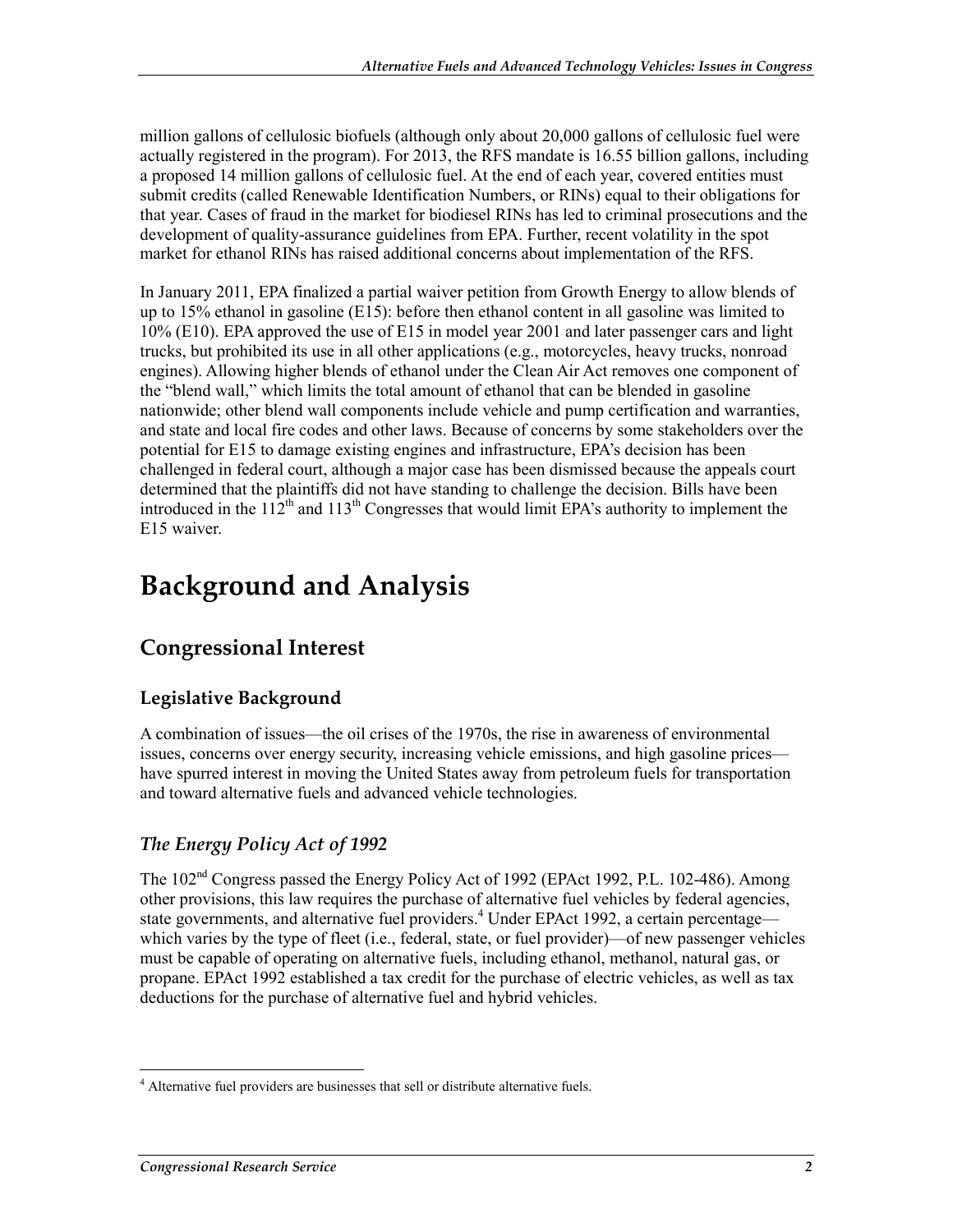### *The Energy Policy Act of 2005*

There was little congressional action on energy policy through the late 1990s. In light of high fuel prices in the early 2000s, continued growth in domestic and global petroleum demand, and other energy policy concerns, Congress began working on comprehensive energy legislation in 2001. In the  $107<sup>th</sup>$  Congress, an energy bill stalled in conference. The  $108<sup>th</sup>$  Congress continued the debate over energy legislation. The conference report (H.Rept. 108-375) included provisions on vehicle tax credits, amendments to vehicle purchase requirements under the Energy Policy Act of 1992, a requirement that motor fuels contain ethanol or other renewable fuels, and tax credits for ethanol and biodiesel fuels. However, this bill also stalled. Many of these topics were addressed in the 109th Congress by the Energy Policy Act of 2005 (EPAct 2005, P.L. 109-58), which was signed by President Bush on August 8, 2005.

### *The Energy Independence and Security Act of 2007*

Continued pressure on energy prices and concerns over energy security after passage of EPAct 2005 led to further discussion of energy policy in the  $110<sup>th</sup>$  Congress. On December 19, 2007, President Bush signed the Energy Independence and Security Act of 2007 (EISA, P.L. 110-140). Among other provisions, EISA expanded the renewable fuel mandate in EPAct 2005, significantly tightened federal fuel economy (CAFE) standards, and established the Advanced Technology Vehicles Manufacturing (ATVM) Loan Program.

#### *The 2008 Farm Bill*

Biofuels—fuels produced from renewable organic matter, especially agricultural products and wastes, are seen by proponents as a key strategy for increasing energy security, promoting environmental quality, and raising farm incomes. Therefore, the 2002 and 2008 Farm Bills (P.L. 107-171 and P.L. 110-246, respectively) included titles to promote biofuels and other farm-based energy supplies. The 2002 Farm Bill established programs to promote the development of biofuels and biorefineries; the 2008 Farm Bill expanded on these programs, and expanded existing biofuels tax credits to promote the development of cellulosic fuels—fuels produced from woody or fibrous materials such as perennial grasses, fast-growing trees, and agricultural and municipal wastes.

#### *The American Recovery and Reinvestment Act of 2009*

The American Recovery and Reinvestment Act of 2009 (ARRA, P.L. 111-5) includes several key provisions supporting alternative fuels and advanced technology vehicles. These include tax credits for the purchase of small electric vehicles, grants to states, localities, and other entities to replace older diesel engines with new, clean diesel or alternative fuel engines, and grants to battery manufacturers and part suppliers to develop batteries and system components for advanced vehicles (e.g., hybrids, plug-in electric vehicles).

### *The Tax Relief, Unemployment Insurance Reauthorization, and Job Creation Act of 2010*

Tax credits for biodiesel and renewable diesel production and blending had expired at the end of 2009. Credits for ethanol production and blending, as well as a duty on ethanol imports from most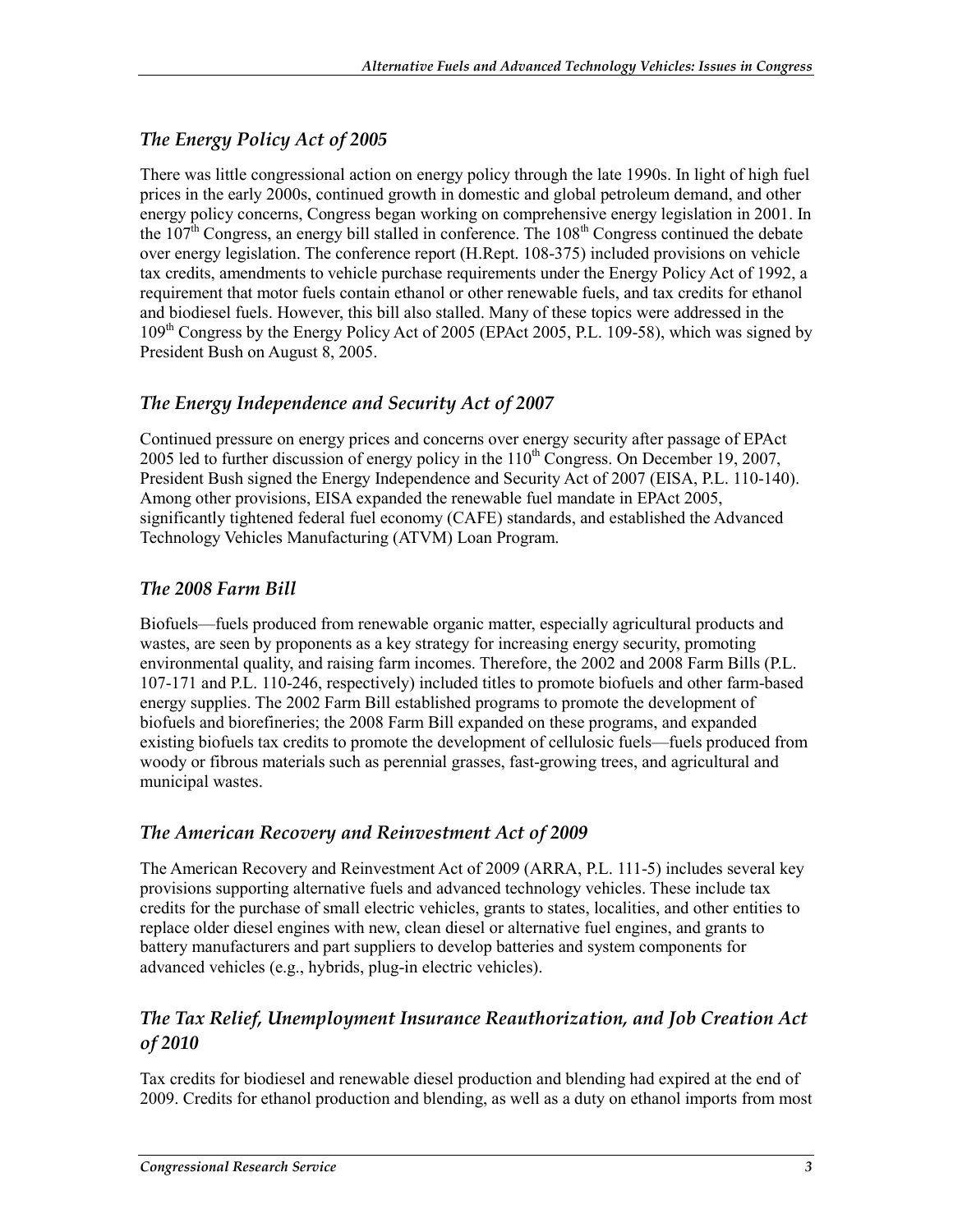countries, were set to expire at the end of 2010. The Tax Relief, Unemployment Insurance Reauthorization, and Job Creation Act of 2010 (P.L. 111-312) extended those incentives through the end of 2011.

#### *The American Taxpayer Relief Act of 2012*

The American Taxpayer Relief Act of 2012 (P.L. 112-240) extended many alternative fuel and advanced technology vehicle incentives through the end of 2013, including retroactive extensions for some credits that had expired at the end of 2011. The law extended the production tax credit, accelerated refinery depreciation cellulosic biofuels, and expanded the incentives to include algae-based biofuels. The law also extended (retroactively) credits for the production of biomassbased diesel fuels and for the use of certain alternative fuels (including natural gas propane). It also extended the credit for the purchase of certain electric vehicles and for the installation of alternative fuel infrastructure. The main tax credit for conventional ethanol—the Volumetric Ethanol Excise Tax Credit (VEETC)—was not extended.<sup>5</sup>

#### *Other Legislation*

Other laws affecting alternative fuel and advanced technology vehicles include the Energy Policy and Conservation Act (P.L. 94-163), which established fuel economy standards for passenger cars and light trucks;<sup>6</sup> the 1990 Amendments to the Clean Air Act (P.L. 101-549), which require cities with significant air quality problems to promote low emission vehicles; highway authorization bills, including P.L. 109-59 and P.L. 105-178, which established and reaffirmed tax incentives for ethanol and other fuels; and numerous laws that authorize federal research and development on alternative fuels, advanced technologies, and enabling infrastructure, such as alternative fuel pumps. The Emergency Economic Stabilization Act of 2008 (P.L. 110-343) modified and extended key tax incentives for biodiesel and other alternative fuels.

#### **Current Issues**

Recent events have renewed interest in alternative fuels and advanced vehicles. For example, high pump prices for gasoline and diesel fuel have raised concerns over fuel conservation and energy security, despite declines in U.S. oil imports in recent years. In light of these concerns, there is growing interest in more efficient vehicles or vehicles that abandon the use of petroleum altogether. This is especially true as the rapid growth in the sales of light trucks—these include sport utility vehicles (SUVs), mini-vans, and pickups, which tend to have lower fuel economy than passenger cars—through the mid-2000s lowered the overall fuel economy of the new vehicle fleet. EISA requires an increase in fuel economy from passenger cars and light trucks to 35 miles per gallon (mpg) combined in 2020, up from roughly 24 mpg in 2007.

Ongoing technological developments in hybrid vehicles, ethanol fuel, fuel cells, and hydrogen fuel have raised key policy questions. These questions include whether more generous tax incentives for hybrid and/or fuel cell vehicles should be established or whether to reduce

<sup>1</sup> 5 For more information on tax incentives, see CRS Report R42566, *Alternative Fuel and Advanced Vehicle Technology Incentives: A Summary of Federal Programs*, by Lynn J. Cunningham et al.

<sup>6</sup> For more information on fuel economy standards, CRS Report R42721, *Automobile and Truck Fuel Economy (CAFE) and Greenhouse Gas Standards*, by Brent D. Yacobucci, Bill Canis, and Richard K. Lattanzio.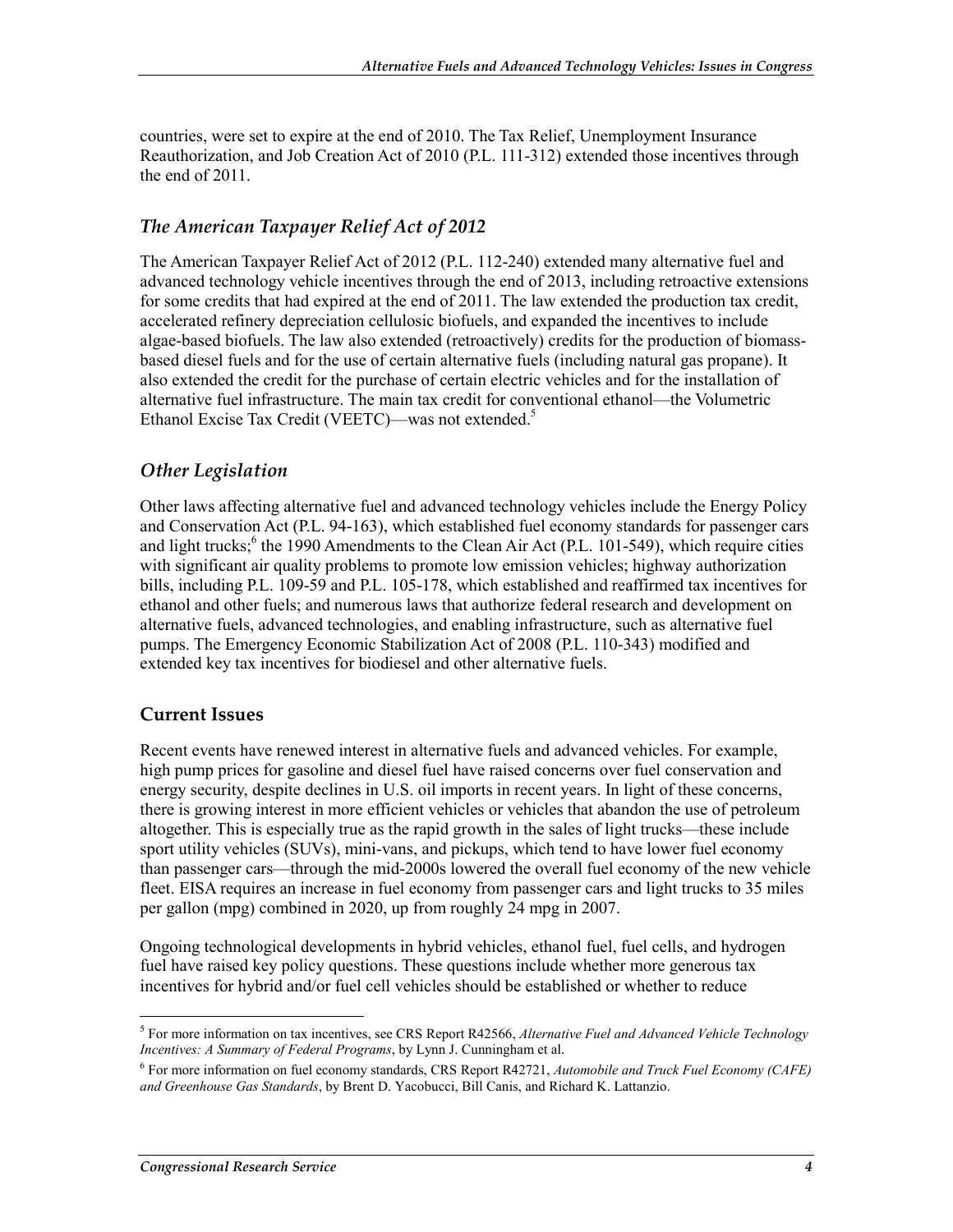government's role in vehicle and fuel markets, the costs and environmental impacts associated with production of ethanol or hydrogen as major transportation fuels, and whether research and development funds should be focused on such potentially high-risk technologies as fuel cells or on near-term technologies, such as hybrids.

Gasoline prices have spiked and the gasoline supply system has faced disruptions several times in recent years, driven by various factors, including

- hurricanes along the Gulf Coast in the fall of 2005;
- high crude prices, issues with refining capacity, and concerns about ethanol supply in spring 2006;
- historic high crude oil and gasoline prices in 2007 and 2008; and
- gasoline prices that, after declining during the recession, rose rapidly through the first half of 2011 and have remained high since then.

These price surges and supply disruptions raised congressional interest in alternatives to petroleum. Coupled with concerns over the environmental impact of petroleum and other fossil fuels, congressional interest in alternatives remains strong.

# **Fuel Tax Incentives**

Through the end of 2011, there were three key tax incentives for alternative fuels: (1) a tax credit for conventional ethanol of \$0.45 per gallon,<sup> $\bar{7}$ </sup> (2) a tax credit for biodiesel and renewable diesel of \$1.00 per gallon,<sup>8</sup> and (3) a credit of \$0.50 per gallon for the retail sale of alternative fuels other than ethanol and biodiesel (e.g., LPG). In addition, there were tax credits for small ethanol and biodiesel producers (\$0.10 per gallon), and a tax credit for the production of cellulosic biofuels (up to \$1.01 per gallon, depending on the fuel). All of these credits had expired by the end of 2011 except for the cellulosic fuel credit, which was set to expire at the end of 2012. The American Taxpayer Relief Act extended most of these incentives through the end of 2013 (in some cases, retroactively for 2012), although the main conventional ethanol tax credit was not extended.

In general, there is ongoing interest among some stakeholders in tax incentives for the production and purchase of alternative fuels. Supporters of this approach argue that the market favors conventional fuels, and that the widespread infrastructure and nearly ubiquitous use of conventional fuels in automobiles makes it difficult for alternative fuels to compete without economic incentives. Opponents argue that with a wide array of federal programs—including a mandate to use biofuels in gasoline and diesel fuel, and increasingly tight fuel economy standards—tax incentives are unnecessary.

<sup>1</sup>  $7$  Through 2008, the tax credit was valued at \$0.51 per gallon. The 2008 Farm Bill lowered the credit to \$0.45 per gallon in the first year after U.S. ethanol supply exceeded 7.5 billion gallons. Through October 2008, annual U.S. ethanol consumption had already exceeded 7.8 billion gallons: Renewable Fuels Association, *The Industry - Statistics*, 2008 Monthly U.S. Fuel Ethanol Production/Demand, Washington, DC, http://www.ethanolrfa.org/industry/statistics/.

<sup>&</sup>lt;sup>8</sup> Through 2008, the credit for biodiesel produced from recycled materials was \$0.50 per gallon. EESA eliminated the distinction between biodiesel fuels produced from different feedstocks.

<sup>9</sup> For more information on tax and non-tax incentives for ethanol and biodiesel, see CRS Report R42566, *Alternative Fuel and Advanced Vehicle Technology Incentives: A Summary of Federal Programs*, by Lynn J. Cunningham et al.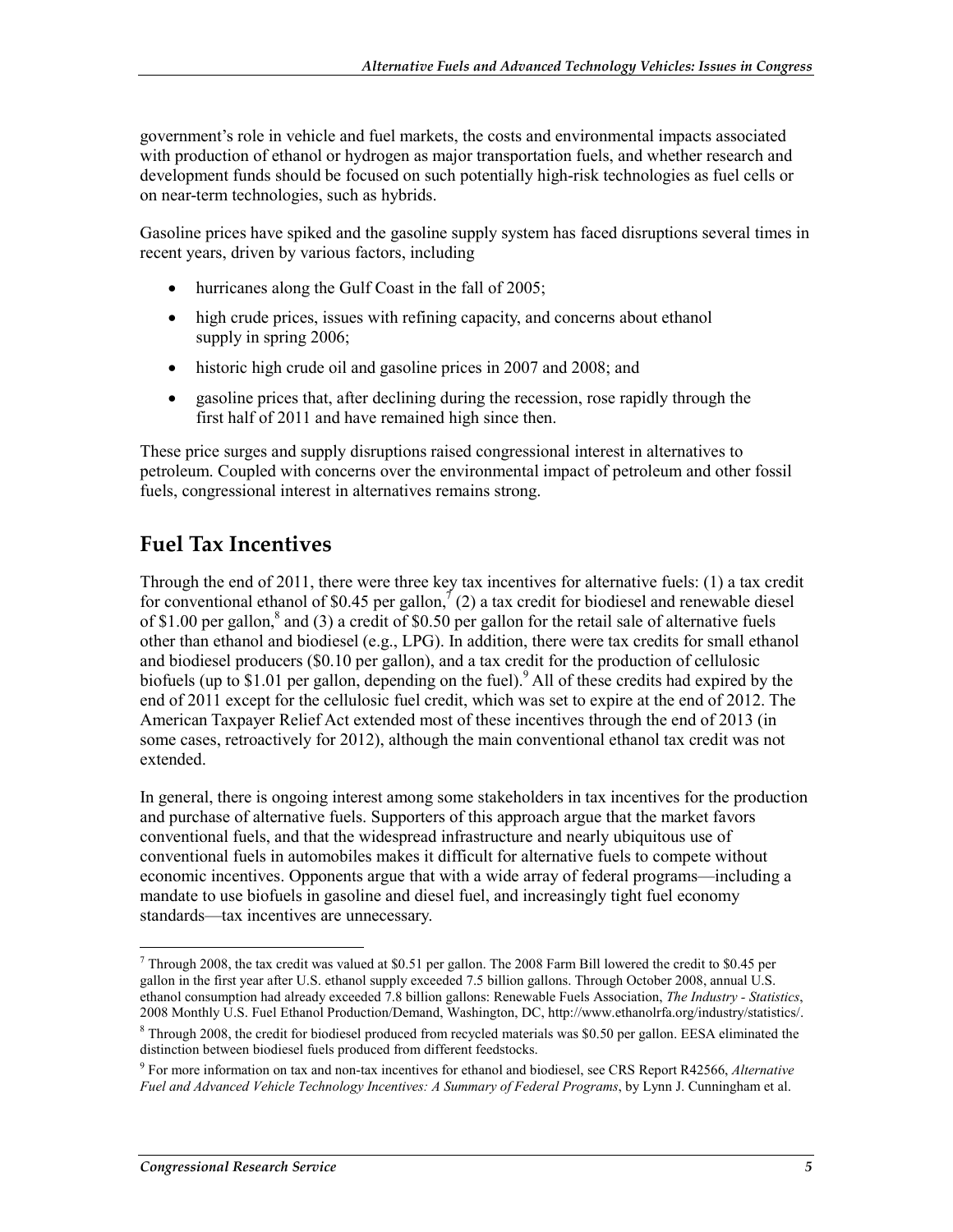### **The Renewable Fuel Standard (RFS)10**

The Energy Policy Act of 2005 (EPAct 2005, P.L. 109-58) established a federal requirement that motor fuel suppliers (e.g., petroleum refiners, blenders) supply an increasing amount of renewable fuels. The Energy Independence and Security Act of 2007 (EISA, P.L. 110-140) expanded the mandate, requiring the use of 36 billion gallons of renewable fuels by 2022.

On February 3, 2010, the Environmental Protection Agency (EPA) finalized rules for the expanded RFS—often referred to as "RFS2."<sup>11</sup> As mandated by EISA, the rule required the use of 12.95 billion gallons of renewable fuels in transportation fuels in 2010. Most of this mandate was met using ethanol produced from corn, although within the larger RFS mandate, there are carveouts for cellulosic biofuels, biomass-based diesel substitutes, and other advanced biofuels. For 2013, the overall mandate is 16.55 billion gallons.

One area of controversy is EPA's conclusion about the greenhouse gas impacts of biofuels. As part of its expansion of the RFS, EISA requires that all advanced biofuels, as well as conventional biofuels from new refineries, have reduced greenhouse gas emissions relative to petroleum fuels. In its proposed rule, EPA found that many fuel pathways did not meet the threshold requirements in EISA. However, its methodology was criticized by biofuels supporters. In the final rule, EPA modified its methodology to reflect some of those comments. However, some biofuels opponents counter that the final rules went too far in the opposite direction.<sup>12</sup>

A key component of the expanded RFS is a requirement starting in 2010 that a growing portion of the RFS be met using cellulosic biofuels (see "Cellulosic Biofuels" below). Under EISA, the cellulosic biofuel mandate begins at 100 million gallons in 2010 and increases to 16 billion gallons by 2022. However, EPA concluded that U.S. production capacity will be well below 100 million gallons in 2010: Using its authority under EISA to waive parts of the RFS, EPA set the cellulosic biofuel mandate at  $6.5$  million gallons (ethanol equivalent) for  $2010$ <sup>13</sup>

While we proposed that the cellulosic biofuel standard would be set at the EISA specified level of 100 million gallons for 2010, based on analysis of information available at this time, we no longer believe the full volume can be met.... we have found that many of the projects that served as the basis for the proposal have been put on hold, delayed, or scaled back. At the same time, there have been a number of additional projects that have developed and are moving forward.... the timing for many of the projects indicates that while few will be able to provide commercial volumes for 2010, an increasing number will come on line in 2011, 2012, and 2013.... 5 million gallons (6.5 million ethanol equivalent) represents a reasonable, yet achievable level for the cellulosic standard for 2010.<sup>14</sup>

<sup>&</sup>lt;u>.</u> 10 For more information on the RFS, see CRS Report R40155, *Renewable Fuel Standard (RFS): Overview and Issues*, by Randy Schnepf and Brent D. Yacobucci.

<sup>11</sup> U.S. Environmental Protection Agency, *EPA Finalizes Regulations for the National Renewable Fuel Standard Program for 2010 and Beyond*, EPA-420-F-10-007, Washington, DC, February 2010, http://www.epa.gov/otaq/ renewablefuels/420f10007.htm.

<sup>12</sup> Steven Mufson, "A Boost for Corn-Based Ethanol?," *Washington Post*, February 4, 2010, p. A15.

<sup>13</sup> For more information on EPA's waiver authority, see CRS Report RS22870, *Waiver Authority Under the Renewable Fuel Standard (RFS)*, by Brent D. Yacobucci.

<sup>14</sup> U.S. Environmental Protection Agency, *Regulation of Fuels and Fuel Additives: Changes to Renewable Fuel Standard; Final Rule*, EPA-HQ-OAR-2005-0161, Washington, DC, February 3, 2010, p. 14, http://www.epa.gov/otaq/ renewablefuels/rfs2-preamble.pdf.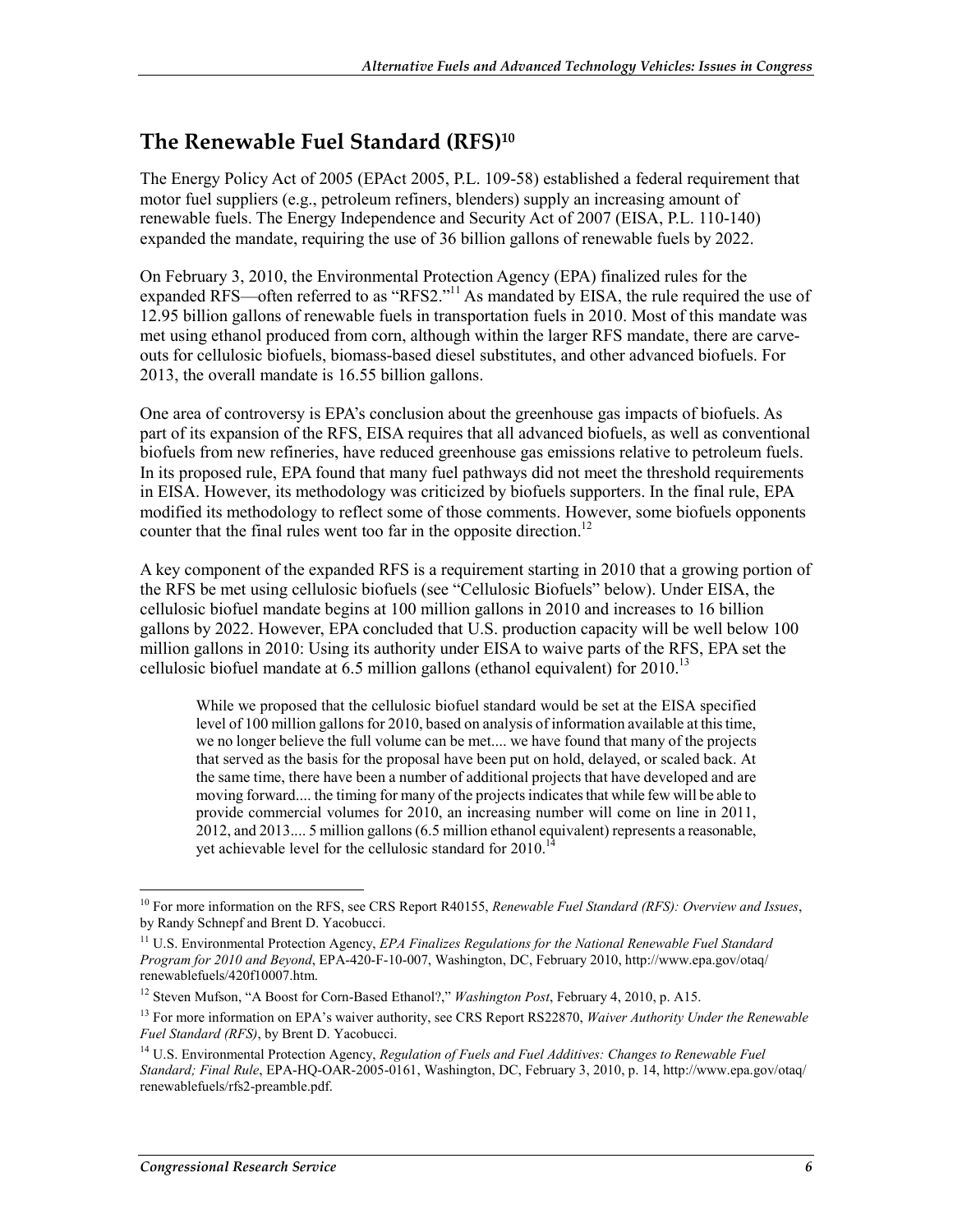In November 2010 EPA finalized the required fuel levels for 2011, including the cellulosic biofuel mandate.<sup>15</sup> For 2011, EPA established a cellulosic mandate of 6.6 million gallons, well below the 250 million gallons scheduled in EISA.<sup>16</sup> For 2012, EPA similarly lowered the mandate, from 500 million gallons to 8.65 million gallons.<sup>17</sup> However, this lowered mandate was challenged in court, and in January 2013 the U.S. Court of Appeals for the District of Columbia vacated that rule as virtually no commercial-scale cellulosic biofuels have had been registered with EPA to date.<sup>18</sup> For 2013, EPA has proposed a cellulosic mandate of 14 million gallons; for the 2013 rule EPA argues that commercial-scale cellulosic biofuel production capacity will actually come on line early in 2013, allowing for rapid growth in U.S. production.  $19$ 

## **Ethanol "Blend Wall"20**

Until recently, ethanol concentration in gasoline was limited to 10% (E10) for all applications. This limit has been driven by four key factors: (1) regulation of fuel additives under EPA's implementation of the Clean Air Act; (2) vehicle and engine warranties and certification; (3) design and certification of existing infrastructure to deliver motor fuels (e.g., gasoline storage tanks, fuel pumps, etc.); and (4) state and local codes and regulations, including fire codes.

Because of these limitations, the total volume of ethanol that can be blended into U.S. gasoline is limited to roughly 14 billion to 15 billion gallons. However, by 2014 (or perhaps earlier), the RFS mandates will exceed this "blend wall." To meet the requirements of the RFS, gasoline suppliers will need to blend ethanol above 10%, or will need to use other avenues for supplying renewable fuels (e.g., using significantly more E85—85% ethanol and 15% gasoline—in vehicles designed for its use; increasing the use of biodiesel and renewable diesel in diesel fuel). Because of these concerns, various stakeholders are pushing for EPA to allow higher-level ethanol blends—E15, E20, or higher.

On March 6, 2009, Growth Energy (on behalf of 52 U.S. ethanol producers) applied to EPA for a waiver from the current Clean Air Act limitation of 10%. The application requested an increase in the maximum concentration to 15% (E15). In September 2010, EPA approved the use of E15 in model year (MY) 2007 and newer passenger vehicles, but deferred a decision on MY2001- MY2006 vehicles. In January 2011, EPA expanded the waiver to include MY2001 and later vehicles. Because EPA determined there was insufficient data to alleviate concerns over

<u>.</u>

<sup>15</sup> U.S. Environmental Protection Agency, *EPA Finalizes 2011 Renewable Fuel Standards*, Washington, DC, November 2010, http://www.epa.gov/otaq/fuels/renewablefuels/420f10056.htm.

<sup>&</sup>lt;sup>16</sup> For more information on current cellulosic biofuel production capacity and the cellulosic mandate, see CRS Report R41106, *Meeting the Renewable Fuel Standard (RFS) Mandate for Cellulosic Biofuels: Questions and Answers*, by Kelsi Bracmort.

<sup>17</sup> EPA, "Regulation of Fuels and Fuel Additives: 2012 Renewable Fuel Standards," 77 *Federal Register* 1320, January 9, 2012.

<sup>&</sup>lt;sup>18</sup> In 2012, roughly 20,000 gallons of cellulosic biofuel were registered with EPA's Moderated Transaction System (EMTS), as opposed to the 8.5 million gallons of fuel required under the vacated rule. EPA, *2012 RFS2 Data*, Washington, DC, February 7, 2013, http://www.epa.gov/otaq/fuels/rfsdata/2012emts.htm.

<sup>19</sup> EPA, "Regulation of Fuels and Fuel Additives: 2013 Renewable Fuel Standards; Proposed Rule," 78 *Federal Register* 9282-9306, February 7, 2013.

<sup>&</sup>lt;sup>20</sup> For more information on the blend wall, see CRS Report R40445, *Intermediate-Level Blends of Ethanol in Gasoline*, *and the Ethanol "Blend Wall,"* by Brent D. Yacobucci.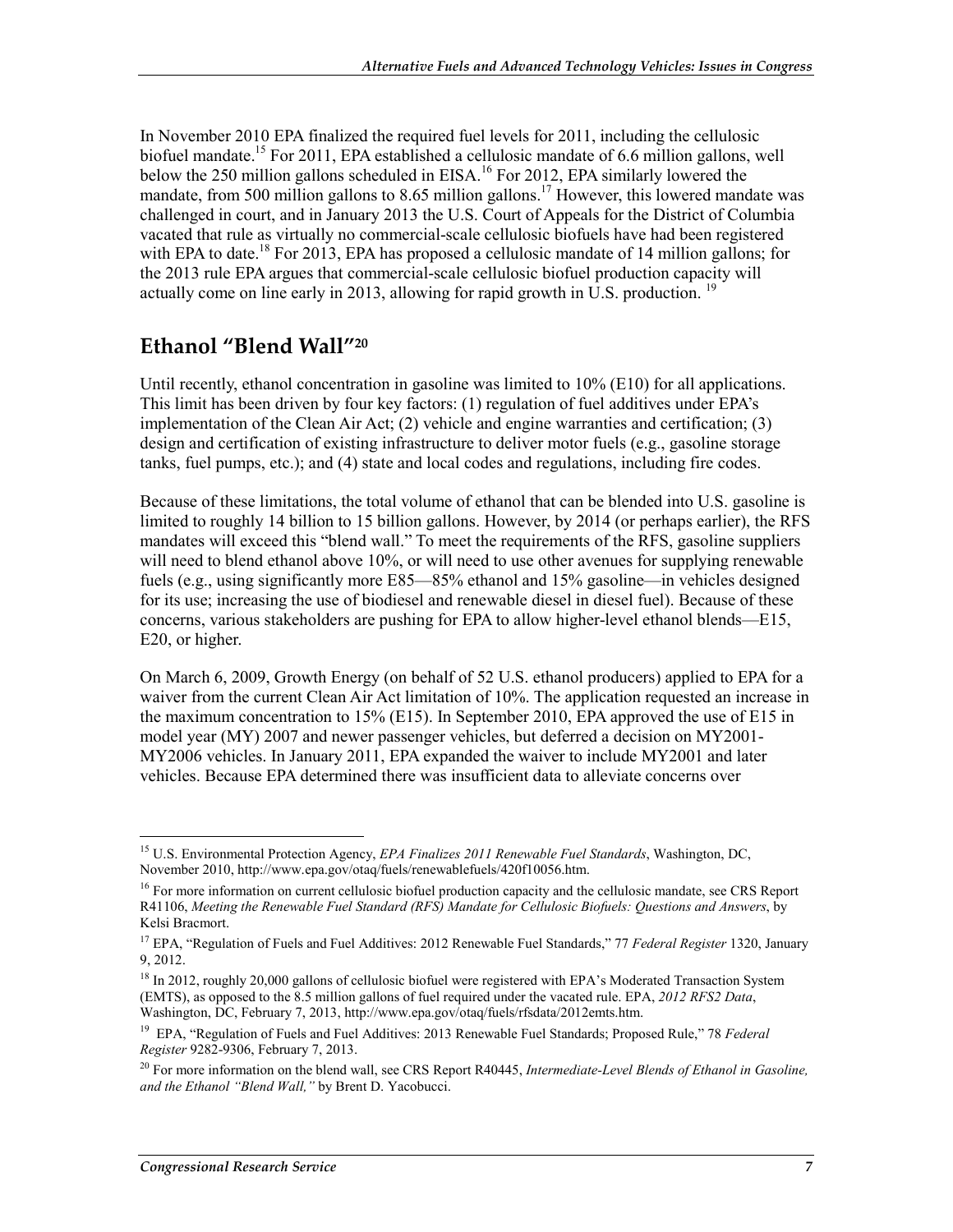emissions performance in older vehicles, as well as motorcycles, heavy trucks, and non-road engines, the agency denied a waiver for the use of E15 in those vehicles and engines.

To grant the waiver, the petitioner must establish to EPA that the increased ethanol content will not "cause or contribute to a failure of any emission control device or system" to meet emissions standards. EPA is to consider short- and long-term (full useful life) effects on evaporative and exhaust emissions from various vehicles and engines, including cars, light trucks, and non-road engines.

In addition to the emissions control concerns, other factors affecting consideration of the blend wall include vehicle and engine warranties and the effects on infrastructure. Currently, few automakers warrant their vehicles to use gasoline with higher than  $10\%$  ethanol.<sup>21</sup> Small engine manufacturers similarly limit the allowable level of ethanol. Because of concerns over potential equipment damage, a group of vehicle and engine manufacturers challenged in court EPA's initial decision to allow E15 in newer vehicles.<sup>22</sup> Potential concerns with older, "legacy" vehicles and equipment include the potential for higher ethanol concentrations to lead to corrosion of seals and other components, corrosion of fuel tanks, higher operating temperatures for some engines (e.g., smaller non-road engines), and higher emissions of some pollutants.

The waiver also has implications for fueling infrastructure. For example, most gasoline distribution systems (e.g., gas pumps, storage tanks) are designed to dispense up to E10. While some of these systems may be able to operate effectively on E15 or higher, their warranties/certifications would likely need to be updated. Further, many current state laws prohibit the use of blends higher than E10.

In EPA granting a waiver only for newer vehicles, a key question is how fuel pumps might be labeled to keep owners from using E15 in older vehicles and other equipment. Along with the waiver decision, EPA proposed new pump labeling rules to indicate which gasoline pumps dispense E15, which the agency finalized June 23, 2011. A related question is whether fuel suppliers would even be willing to sell E15 if some of their customers may not use it.

<sup>1</sup> <sup>21</sup> For example, General Motors has approved the use of E15 in its model year (MY) 2012 and later vehicles, while Ford has approved E15 for MY2013 and later vehicles. Porsche approves the use of E15 in MY2001 and later cars. Robert L. Darbelnet, President and CEO, American Automobile Association, "Suspend Sale of E15 Gasoline," *The Hill*, December 13, 2012.

<sup>22</sup> *Alliance of Automobile Manufacturers et al v. United States Environmental Protection Agency* (United States Court of Appeals for the District of Columbia Circuit). Docket No. 10-1414. For the plaintiff's arguments, see Outdoor Power Equipment Institute, *Fact Sheet: E-15 Partial Waiver Legal Challenge*, December 17, 2010, http://members.opei.org/ news/detail.dot?id=12146. The case was later dismissed because the appeals court ruled that the plaintiffs did not have standing to sue because none of them had been injured *in fact* since little or no E15 has entered into commerce and thus no vehicles or engines have been harmed by its use.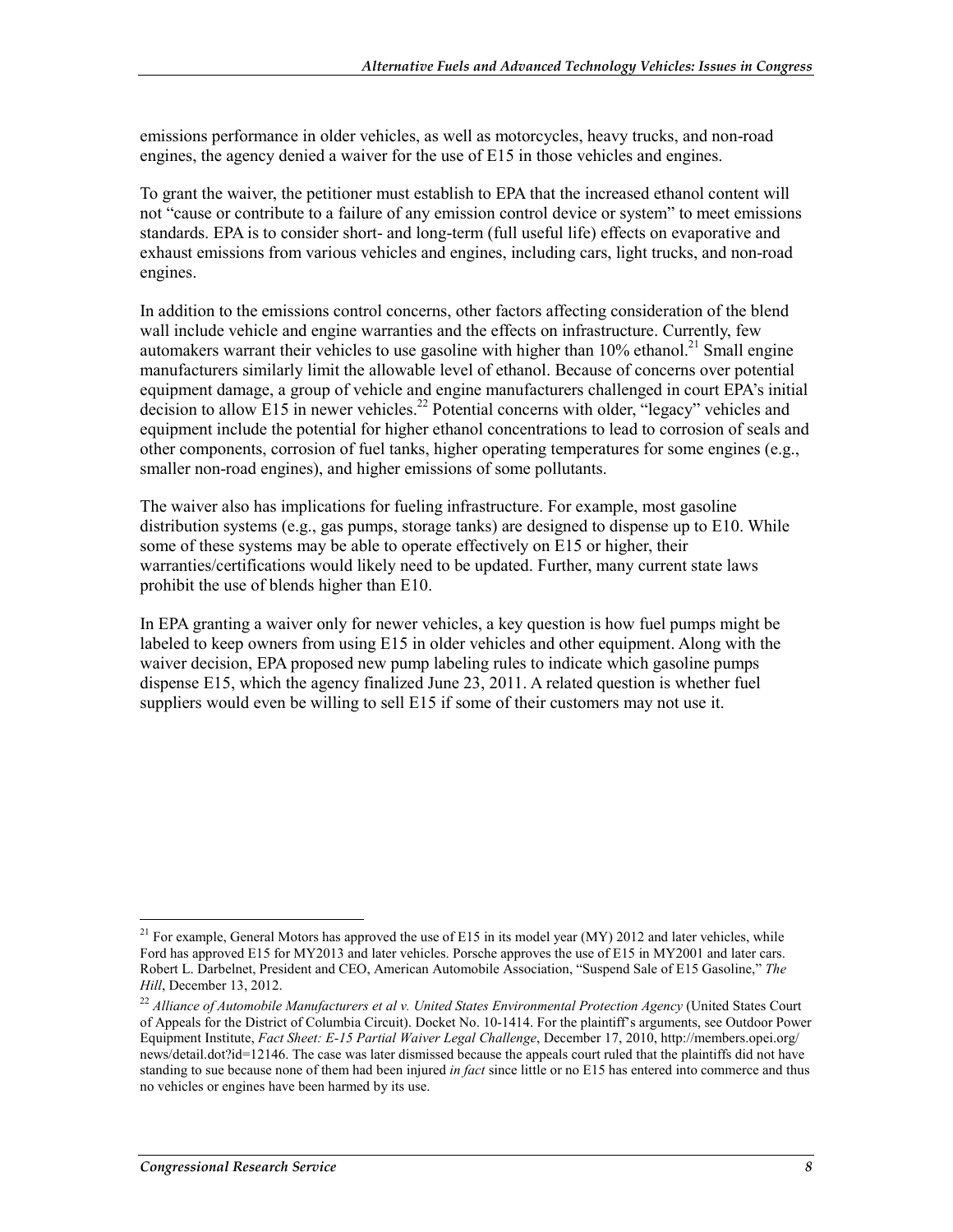## **Cellulosic Biofuels23**

Ethanol, the most widely used biofuel in the United States, is usually produced from corn. However, corn is a key animal feed, and is also used for human consumption. Further, corn is a resource-intensive crop, requiring significant use of chemical fertilizers and generally grown on prime farmland. There is growing interest in developing biofuels that require less energy to produce and have a smaller environmental footprint.

Biofuels produced from cellulosic materials such as fast-growing trees, prairie grasses, or agricultural wastes/byproducts are seen as a potential strategy for reducing the environmental impact of biofuels while expanding the United States' ability to displace petroleum fuels. The potential supply of these feedstocks is abundant, which is why it is expected that future expansion of the U.S. biofuels industry will be in this area.

However, breaking down cellulose and converting it into fuel requires complex chemical processing. Starches (such as corn) and sugars (such as cane sugar) are relatively easily fermented into alcohol, while cellulose must be broken down into sugars or starches through enzymatic or thermochemical processes before fermentation. Alternatively, biomass can be converted into synthesis gas, $^{24}$  which can then be used to produce fuels. Regardless of the pathway, processing cellulose into fuels is currently prohibitively expensive relative to other conventional and alternative fuel options. Therefore, R&D has focused on lowering the costs of enzymatic and other processing techniques.

Further, questions remain about the feasibility of these fuels, as well as the ultimate environmental footprint—many of the proposed feedstocks have never been grown on a large scale. Therefore, R&D is also focused on increasing the yield of potential biofuel crops, developing harvesting techniques, and finding ways to limit the environmental impact of dedicated energy crops.

The Energy Policy Act of 2005 included provisions to promote the development of cellulosic biofuels. These include an authorization for increased research and development funding at the Department of Energy; grants, loans, and loan guarantees for the development of cellulosic biofuels; per-gallon incentives for the first 1 billion gallons of domestic production;<sup>25</sup> and a mandate that gasoline contain a minimum amount of cellulosic ethanol annually starting in 2013.

On December 20, 2006, President Bush signed the Tax Relief and Health Care Act of 2006 (P.L. 109-432). Among other provisions, this tax law established a 50% depreciation allowance for cellulosic ethanol plants placed in service before January 1, 2013, subject to certain limitations.

The Energy Independence and Security Act of 2007 expanded the renewable fuel mandate in EPAct 2005, and established specific requirements for "advanced biofuels"—defined as fuels produced from feedstocks other than corn starch, and with 50% lower lifecycle greenhouse gas

1

<sup>23</sup> For more information on cellulosic biofuels, see CRS Report RL34738, *Cellulosic Biofuels: Analysis of Policy Issues for Congress*, by Kelsi Bracmort et al, and CRS Report R41106, *Meeting the Renewable Fuel Standard (RFS) Mandate for Cellulosic Biofuels: Questions and Answers*, by Kelsi Bracmort.

<sup>&</sup>lt;sup>24</sup> A mixture of hydrogen and carbon monoxide that can be used to produce a variety of chemicals and fuels.

<sup>&</sup>lt;sup>25</sup> On December 15, 2009, the Department of Energy finalized a rule establishing the incentive program. U.S. Department of Energy, "Final Rule: Production Incentives for Cellulosic Biofuels; Reverse Auction Procedures and Standards," 74 *Federal Register* 52867-52873, October 15, 2009.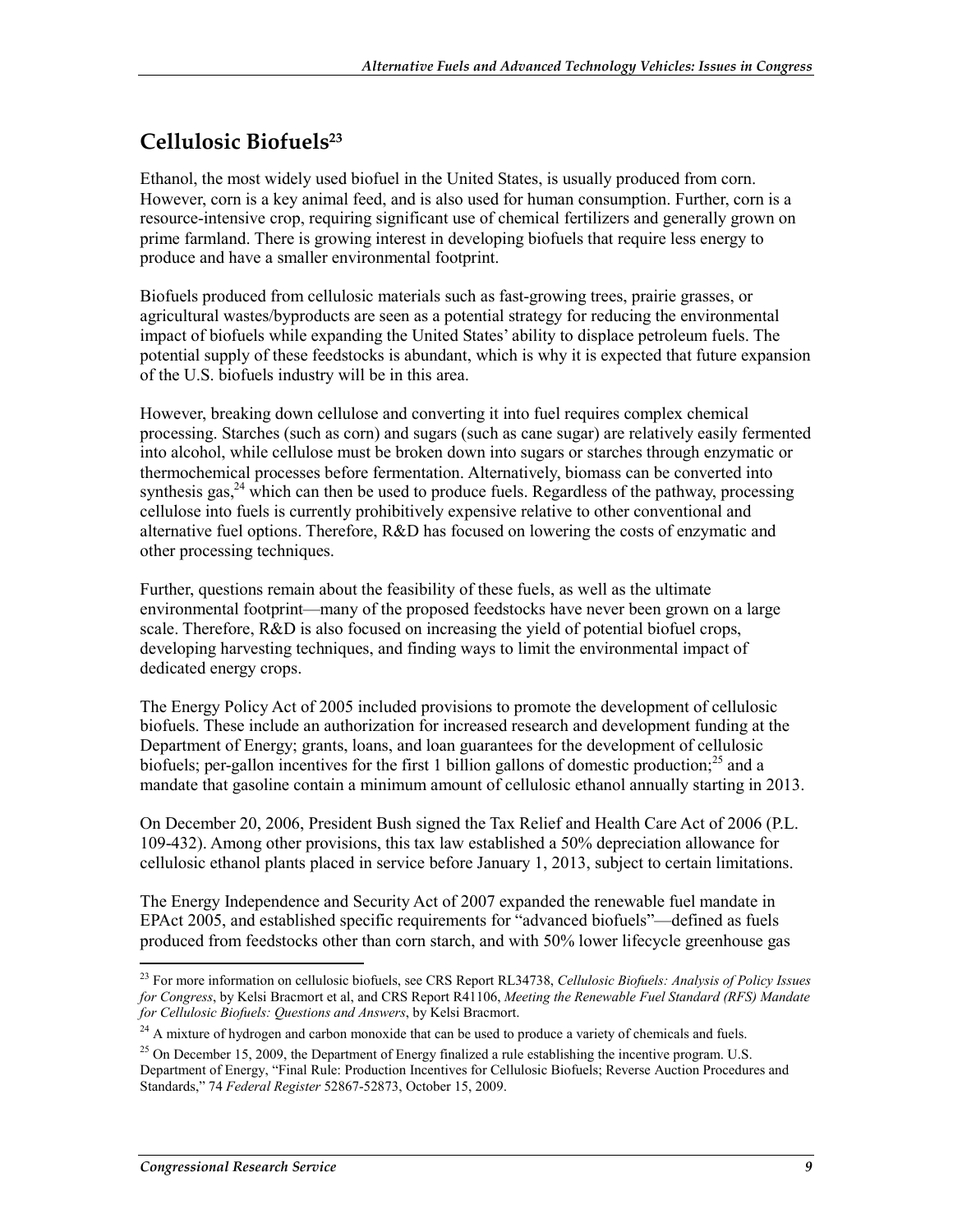emissions than petroleum fuels. (See "The Renewable Fuel Standard (RFS)" above.) Of the 36 billion gallons of renewable fuel required in 2022, 21 billion gallons must be advanced biofuels; within that mandate, there are specific carve-outs for cellulosic biofuels and biomass-based diesel fuels. The 2008 Farm Bill established a tax credit of up to \$1.01 per gallon for the production of cellulosic biofuels.

## **Renewable Identification Numbers (RINs)26**

The RFS is a market-based compliance system in which obligated parties (generally refiners and/or terminal operators) must submit credits to cover their obligations. These credits— Renewable Identification Numbers, or RINs—are effectively commodities that can be bought or sold like other commodities. For each gallon of renewable fuel in the RFS program, one RIN is generated. Each RIN is a 38-digit number, with blocks of digits corresponding to various data, including the year the RIN was generated, the producer of the fuel, and the type of fuel. RINs are valid for use in the year they are generated and the following year.

From the beginning of the RFS program, there have been concerns with RIN generation and the RIN market. As the RINs are essentially numbers in a computerized account, there have been errors and opportunities for fraud. Because of concerns over transposed digits, invalid characters, allegations of double-counting (intentional or unintentional) and other errors and inaccuracies, when EPA finalized rules for the RFS2, EPA also established a new in-house trading system in an effort to address these concerns. All RIN transactions must be cleared through this in-house system, called the EPA Moderated Transaction System (EMTS). From the beginning of the RFS2 EPA has maintained that all due diligence remains the duty of obligated parties. Under this "buyer beware" system those purchasing or receiving RINs must certify their validity on their own, and they are responsible for any fraudulent RINs they pass on to other buyers or submit to EPA for compliance.

In late 2011 and early 2012, EPA issued Notices of Violations (NOVs) to three companies that the agency alleges fraudulently generated a combined 140 million biodiesel RINs in 2010 and 2011. Two of those cases have led to criminal convictions. Because of these RIN fraud cases, EPA is looking at establishing a system whereby RINs can be certified by third parties registered with EPA. In January EPA proposed a Quality Assurance Plan program, including providing obligated parties—in some cases—with an "affirmative defense" if RINs are later found to be fraudulent. Under that affirmative defense, obligated parties would not be liable for civil penalties under the Clean Air Act for the use of such RINs. However, invalid RINs would need to be replaced with valid RINs by either the original generator of the RINs, the third-party certifier, or the current RIN holder. EPA expects to finalize the rules in July 2013, but has allowed auditors to "preregister" (four companies were registered with EPA as of mid-March 2013).

The price of undifferentiated renewable fuel RINs (mostly representing corn ethanol) increased dramatically in the first quarter of 2013. Spot prices for ethanol RINs averaged between \$0.07 and \$0.08 per gallon in the first weeks of January. However, in the second week of March 2013, ethanol RINs averaged roughly \$0.90 per gallon—a ten-fold increase.<sup>27</sup> Since, then prices have

<sup>1</sup> 26 For more information, see CRS Report R42824, *Analysis of Renewable Identification Numbers (RINs) in the Renewable Fuel Standard (RFS)*, by Brent D. Yacobucci.

<sup>27 &</sup>quot;Ethanol & Gasoline Component Spot Market Prices," *OPIS Ethanol and Biodiesel Information Service*, January 14, 2013, March 18, 2013, and April 1, 2013.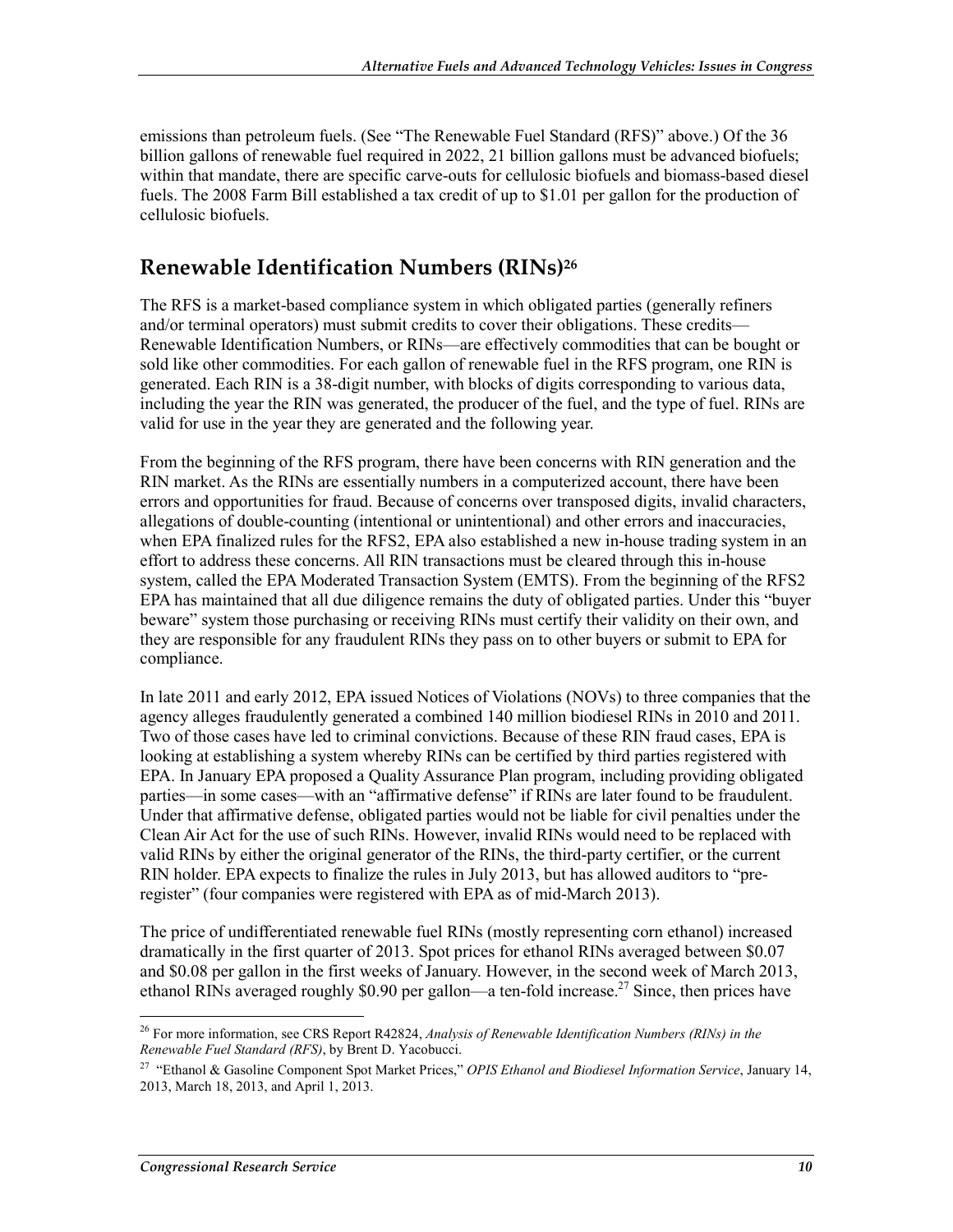dropped somewhat, averaging between about \$0.60 and \$0.70 per gallon in the last week of March. It is unclear what is driving the increase. The sudden escalation may be due to concerns over the blend wall, a reduction in output from U.S. ethanol producers in the first quarter, and that the RFS mandates will be binding in 2013 or 2014 possibly leading to a scarcity of RINs.<sup>28</sup> Some stakeholders have also raised concerns that market speculation may be playing a role in the recent volatility.

## **Ethanol Imports**

Corn growers and ethanol producers are supportive of the renewable fuel standard because of its implications for higher corn and ethanol prices. However, concern over ethanol imports has grown among some stakeholders. Because of lower production costs and the availability of government incentives, depending on world commodity prices, ethanol prices in Brazil and some other countries can be significantly lower than in the United States. To offset the U.S. tax incentive that all ethanol (imported or domestic) received through the end of 2011, most imports were subject to a relatively small 2.5% ad valorem tariff, but more significantly an added duty of \$0.54 per gallon. This added duty effectively negated the tax incentive for covered imports<sup>29</sup> and had been a significant barrier to fuel ethanol imports. However, the added duty expired with the tax incentive, and the prospects for reinstating either policy seem unlikely.

Before the duty expired, under certain conditions imports of ethanol from Caribbean Basin Initiative (CBI) countries were granted duty-free status.<sup>30</sup> This was true even if the ethanol was produced in a non-CBI country. In this scenario, the ethanol was produced in another country (historically Brazil or a European country), dehydrated in a CBI country, then shipped to the United States. In prior years these imports reached as high as 5% of the U.S. ethanol market. This avenue for imported ethanol to avoid the tariff was criticized by some stakeholders, including some Members of Congress. With the establishment of a renewable fuel standard, as well as high U.S. gasoline and ethanol prices, there may be more interest in importing ethanol, either through CBI countries or directly from ethanol producers.

The likelihood of increased ethanol imports from Brazil may grow in coming years as the RFS requires the use of more advanced biofuels, which would include Brazilian sugarcane ethanol. If targets in the RFS for cellulosic biofuels are not met (see "Cellulosic Biofuels"), the mandate for other advanced biofuels could further expand. Also, the Low Carbon Fuel Standard established in California could further increase demand for sugarcane ethanol and other low-carbon biofuels.

On December 20, 2006, President Bush signed the Tax Relief and Health Care Act of 2006 (P.L. 109-432). Among other provisions, the act extended the duty on imported ethanol through December 31, 2008, but did not address the CBI preference. The 2008 Farm Bill further extended the duty through December 31, 2010, and the 2010 tax package (P.L. 111-312) extended it through December 31, 2011. The added duty on imported ethanol has since expired.

<sup>1</sup> 28 "Soaring RIN Values Unleash New Interest in Evolving Market," *OPIS Ethanol and Biodiesel Information Service*, vol. 10, no. 10 (March 11, 2013), pp. 3-4.

<sup>&</sup>lt;sup>29</sup> When the \$0.54 duty was established, the tax incentive for conventional ethanol was also equivalent to \$0.54 per gallon. Since then, the incentive for conventional ethanol has decreased (to \$0.45 per gallon currently), while the duty has remained at \$0.54 per gallon.

<sup>30</sup> For more information on ethanol imports from CBI countries, see CRS Report RS21930, *Ethanol Imports and the Caribbean Basin Initiative (CBI)*, by Brent D. Yacobucci.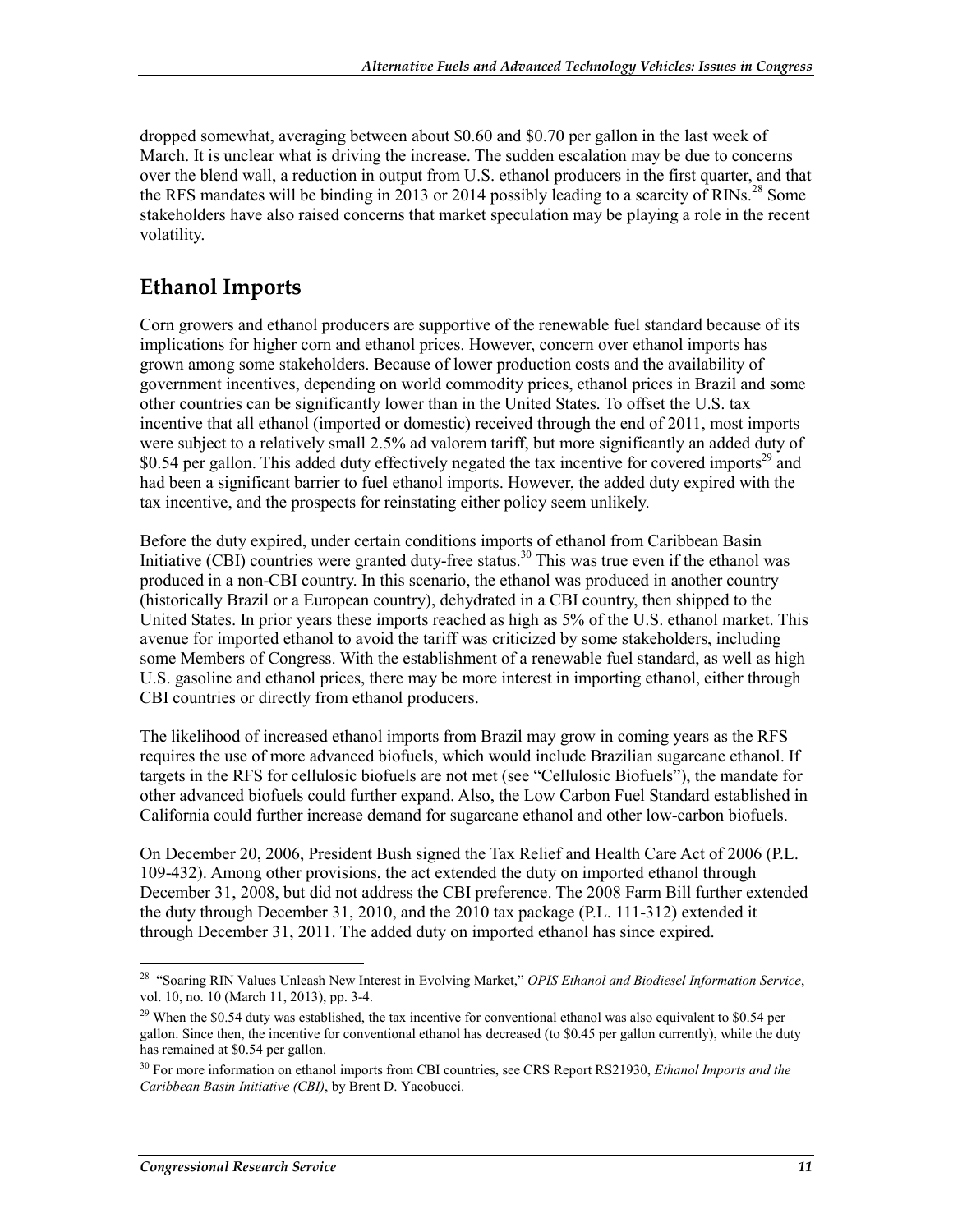## **Vehicle Purchase Requirements**

The Energy Policy Act of 1992 established mandatory alternative fuel vehicle purchase requirements for various vehicle fleets.<sup>31</sup> Under the law, 75% of the passenger vehicles purchased by federal and state vehicle fleets must be capable of operating on alternative fuels; 90% of the vehicles purchased by alternative fuel providers must be alternative fuel vehicles.<sup>32</sup>

The alternative fuel vehicle provisions of EPAct 1992 have been criticized as ineffective because, while EPAct 1992 requires the purchase of vehicles capable of operating on alternative fuels, it did not mandate the use of alternative fuels. In most cases, the vehicles purchased to meet the requirement are dual-fuel vehicles (i.e., they can operate on either a conventional fuel or an alternative fuel). Those vehicles are primarily fueled using gasoline, because gasoline tends to be less expensive and more widely available than alternative fuels because the infrastructure to provide alternative fuels is limited compared with the existing infrastructure for gasoline and diesel fuel.

In addition, despite the vehicle purchase mandate, in previous years many agencies failed to meet their statutory obligation. As a result, in 2002 the Center for Biological Diversity filed a lawsuit with the U.S. District Court for the Northern District of California. In July 2002, the court ruled that several federal agencies failed to meet their quotas and ordered those agencies to prepare reports on their compliance with EPAct, which those agencies have completed.<sup>33</sup> Since that time, most agencies have complied with the requirement; in FY2007, the most recent year data are available, all covered federal fleets met the requirement.<sup>34</sup>

The Energy Policy Act of 2005 (Section 701) modified the requirements for EPAct 1992 compliance. All dual-fuel vehicles purchased to meet the EPAct quotas are required to operate on alternative fuels, unless an agency is granted a waiver by the Secretary of Energy. However, it is unclear whether this requirement will significantly affect federal agency alternative fuel use. The Secretary of Energy is required under the law to conduct a study of the effectiveness of the EPAct requirements. Further, Section 703 of EPAct 2005 allows state and fuel provider fleets to petition the Department of Energy (DOE) to waive the vehicle purchase requirement if the fleet certifies other fuel-saving measures (e.g., using higher-efficiency conventional vehicles or hybrids).

On January 28, 2008, President Bush signed the National Defense Authorization Act for Fiscal Year 2008 (P.L. 110-181). Among other provisions, the law amends the definition of "alternative fuel vehicle." Under the new definition, fleets covered by EPAct 1992 will be granted credits for the purchase of hybrid, advanced diesel, $35$  and fuel cell vehicles, in addition to those alternative fuel vehicles already allowed.

1

<sup>&</sup>lt;sup>31</sup> For purposes of compliance with EPAct 1992, a covered vehicle fleet is one operated by an agency or company in a metropolitan area with at least 20 passenger vehicles in one location.

 $32$  For more information on vehicle purchase requirements, see the Federal Energy Management Program's Fleet Management program at http://www1.eere.energy.gov/femp/program/fedfleet\_requirements.html.

<sup>&</sup>lt;sup>33</sup> Center for Biological Diversity v. Abraham, N.D. Cal., No. CV-00027.

<sup>34</sup> U.S. Department of Energy, Office of Energy Efficiency and Renewable Energy, *Federal Fleet Compliance with EPACT and E.O. 13149/E.O. 13423,* Fiscal Years 2000 through 2007.

<sup>&</sup>lt;sup>35</sup> Light-duty diesel vehicles that meet specified emissions standards.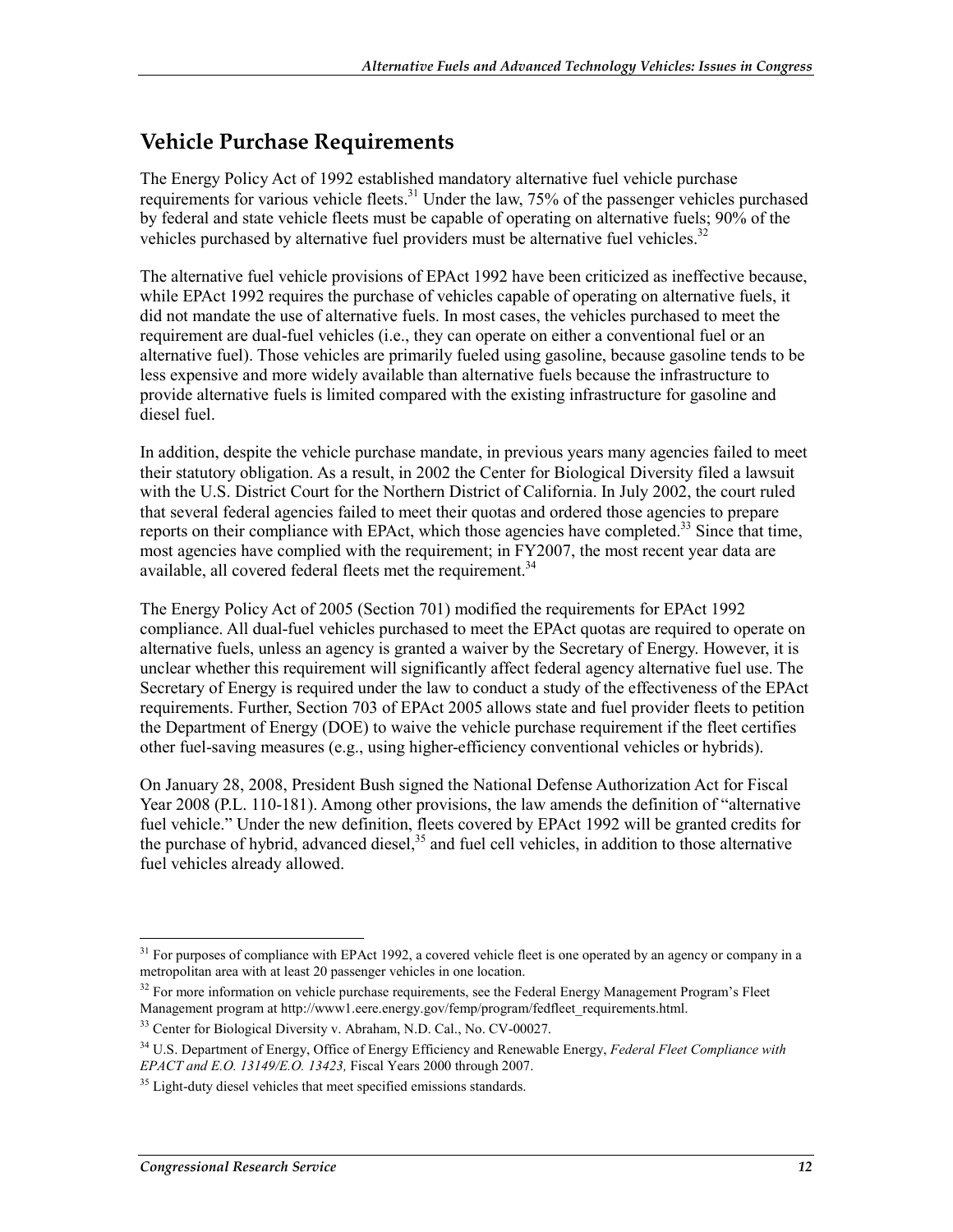In addition to the requirements for federal, state, and fuel provider fleets, EPAct 1992 grants the DOE the authority to extend the requirements to local government and private fleets. However, as of 2002, DOE had not made a determination on requirements for local and private fleets. As part of the above lawsuit, the Center for Biological Diversity also asked the court to force DOE to promulgate new rules. In ruling on the above case, the U.S. District Court for the Northern District of California ordered DOE to establish a timeline for a new rulemaking. DOE compiled a timeline and, on March 4, 2003, it issued a rulemaking determining that such a program would not promote the goals of EPAct, neither reducing dependence on foreign oil nor leading to greater use of alternative fuel vehicles.<sup>36</sup>

The American Recovery and Reinvestment Act of 2009 (H.R. 1) appropriated \$300 million to the General Services Administration for the purchase of vehicles with high fuel economy, including hybrid, plug-in hybrid, and pure electric vehicles.

On January 24, 2007, President Bush signed Executive Order 13423. Among other provisions, this order requires federal agencies to use commercially available plug-in hybrid electric vehicles (PHEVs). On October 5, 2009, President Obama signed Executive Oder 13514, which sets government-wide fuel savings and greenhouse gas reduction goals and affirms the vehicle acquisition goals set in E.O. 13423.

# **Vehicle Purchase Tax Incentives**

Some supporters of alternative fuel and advanced technology vehicles argue that tax incentives for the purchase of vehicles and fuels are more effective than any purchase mandate. In addition to the mandatory purchase requirements, EPAct 1992 established tax incentives for the purchase of electric vehicles and "clean-fuel vehicles," including alternative fuel and hybrid vehicles. The Energy Policy Act of 2005 (Section 1341) significantly expanded and extended the vehicle purchase incentives, establishing tax credits for the purchase of fuel cell, hybrid, alternative fuel, and advanced diesel vehicles. For passenger vehicles, the credit was worth as much as \$3,400 for hybrids and advanced diesels, and as much as \$4,000 for alternative fuel vehicles, depending on vehicle attributes. The expiration date for the incentives also varied depending on the technology, with only the fuel cell vehicle tax credit currently available.<sup>37</sup>

The Emergency Economic Stabilization Act of 2008 established a tax credit for the purchase of plug-in vehicles, both pure electric vehicles and plug-in hybrids (i.e., gasoline/electric hybrid vehicles that can fuel on gasoline or be recharged from the electric grid.) For passenger vehicles, the credit is a maximum of \$7,500, depending on the vehicle's battery capacity.

The American Recovery and Reinvestment Act of 2009 (P.L. 111-5) significantly modified the plug-in credits: the law eliminated the credit for vehicles above 14,000 pounds after 2009; established a credit of up to \$2,500 for two-wheeled, three-wheeled, and low-speed four-wheeled plug-in vehicles; and established a credit of up to \$4,000 for the conversion of existing vehicles to run on battery power (the credit for conversion kits has since expired). The law also allows purchasers to claim the plug-in, alternative fuel vehicle, and hybrid tax credits even if they are

<sup>1</sup> 36 68 *Federal Register* 10319.

<sup>&</sup>lt;sup>37</sup> The credits for hybrid and advanced diesel vehicles expired at the end of 2009. Credits for alternative fuel vehicles expired at the end of 2010. For more information on vehicle tax incentives, CRS Report R42566, *Alternative Fuel and Advanced Vehicle Technology Incentives: A Summary of Federal Programs*, by Lynn J. Cunningham et al.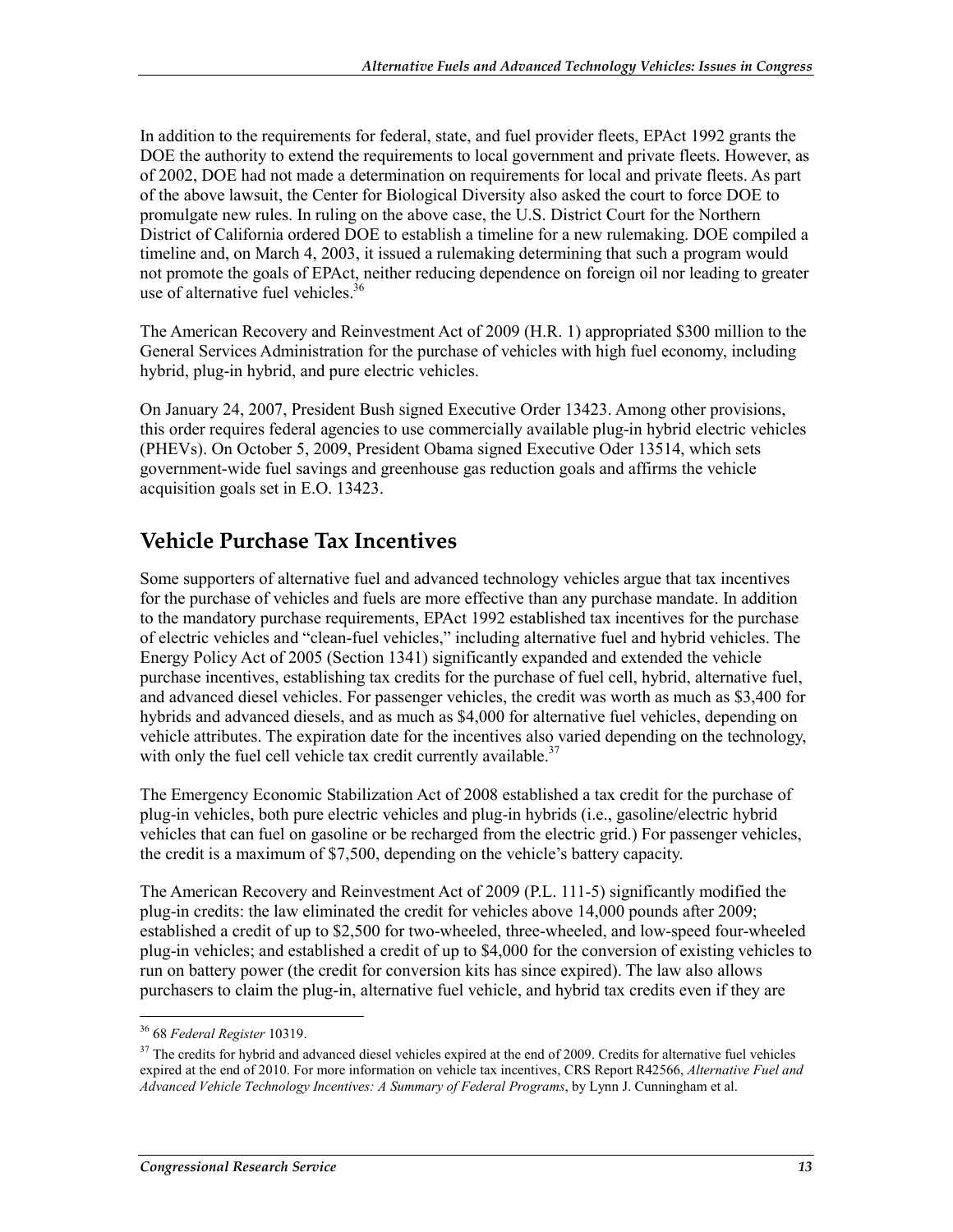subject to the Alternative Minimum Tax (AMT)—previously, taxpayers subject to the AMT could not claim these credits. Eligibility for the tax credit for plug-in passenger vehicles phases out once a manufacturer has produced 200,000 vehicles eligible for the credit; for two-wheeled, threewheeled, and low-speed vehicles the credit expires at the end of 2013.

## **Biodiesel and Renewable Diesel**

Biodiesel and renewable diesel are synthetic diesel fuels produced from vegetable oils, including soybean and canola oils, animal fats, and recycled cooking grease. They can be blended with conventional diesel fuel and used in diesel engines with few or no modifications. Further, with some engine modifications, they can be used in a nearly pure form. Because biodiesel can displace conventional diesel without the use of new (and in many cases costly) vehicles, there is growing interest in its use. Further, because it can be produced from agricultural products, farmers (especially soybean and canola farmers) and some environmentalists have a keen interest in its development as a way to promote rural economies, reduce agricultural wastes, and limit greenhouse gas emissions. However, biodiesel production is currently expensive: wholesale biodiesel from virgin oils can cost up to two times more than conventional No. 2 diesel; biodiesel from recycled grease is less expensive but still costs considerably more than conventional diesel.

The cost barriers for biodiesel and renewable diesel production have generated interest in providing tax incentives, in the form of either production tax credits or excise tax exemptions, or both. Further there is interest in developing new technologies to help reduce production costs. However, the organic oils used as raw materials are one of the largest costs in production. Therefore, to significantly reduce production costs, the costs of soybean oil and other oils would need to decrease substantially, or less costly feedstocks would need to be developed.

As was stated above, the American Jobs Creation Act, as amended, provided a tax credit of up to \$1.00 per gallon for the sale and use of biodiesel. In addition, the law provided an excise tax credit for biodiesel blends (i.e., biodiesel and conventional diesel). Producers were eligible for one credit or the other, but not both (see "Fuel Tax Incentives" above). These credits were set to expire at the end of 2006; the Energy Policy Act of 2005 (P.L. 109-58) extended these credits through 2008. Further, EPAct 2005 established a credit of \$0.10 per gallon for small agribiodiesel producers, and a \$1.00-per-gallon credit for "renewable diesel"—diesel fuel produced from biomass through a different process than the biodiesel production process. The Emergency Economic Stabilization Act (P.L. 110-343) further extended these credits through the end of 2009. The credits lapsed in 2010, but the Tax Relief, Unemployment Insurance Reauthorization, and Job Creation Act of 2010 (P.L. 111-312) extended the credits through the end of 2011, and made the extension retroactive to all of 2010. The American Taxpayer Relief Act (P.L. 112-240) further extended the credit through the end of 2013, retroactive for 2012.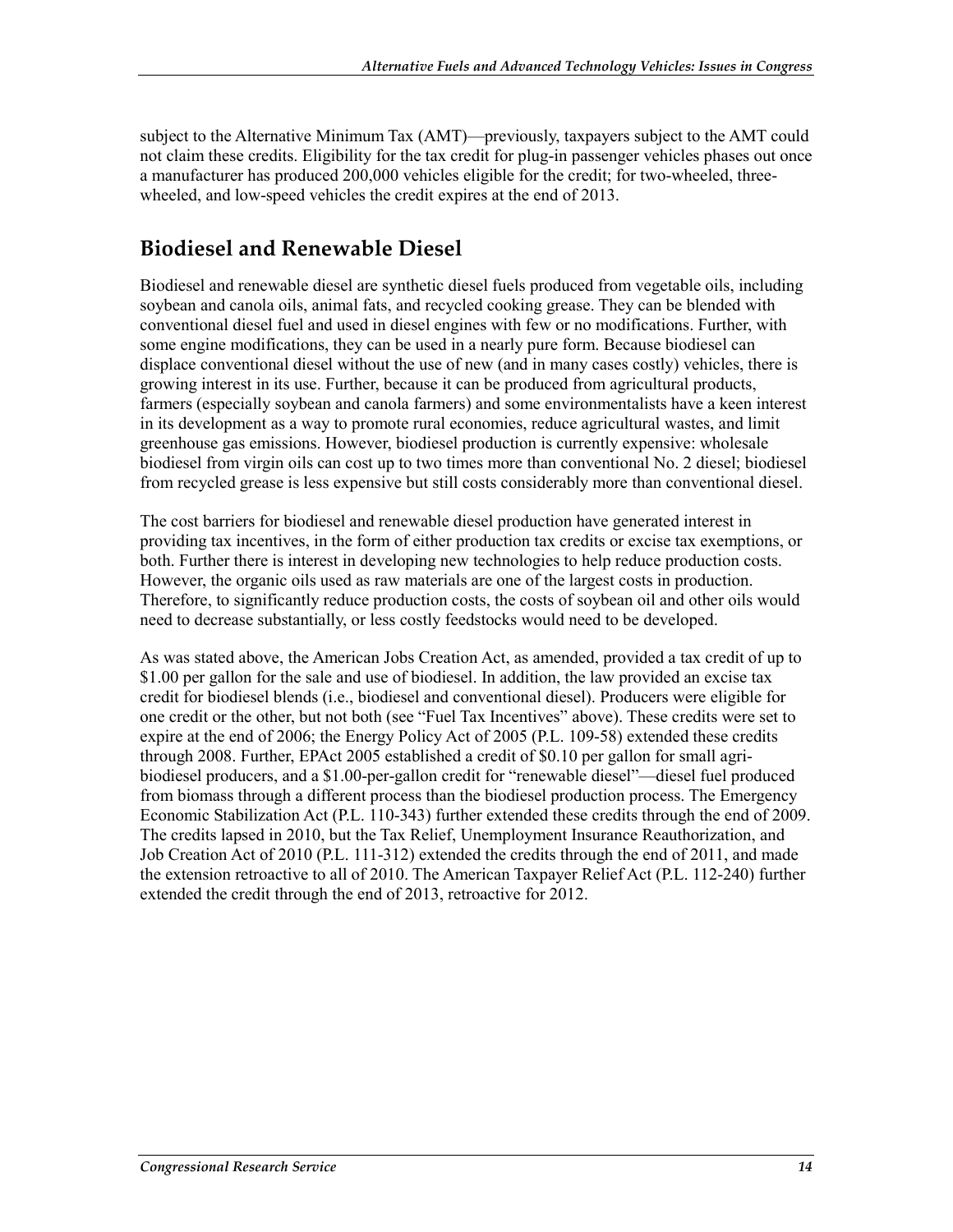## **Hydrogen and Fuel Cells**

Over the past several years, interest has grown substantially in hydrogen fuel and fuel cells. Hydrogen fuel can be produced using any energy source, and has thus been touted as a way to limit dependence on energy imports. Further, when hydrogen is used in a fuel cell (a device that produces electricity by converting hydrogen to water), mostly heat and water are produced, drastically reducing or eliminating vehicle emissions. However, hydrogen fuel production is currently very expensive, as are fuel cells. In addition, depending on the original fuel source, overall fuel-cycle emissions can be a key concern.<sup>38</sup>

Because of the potential benefits from hydrogen and fuel cells, and because of the existing technical and cost barriers to their commercialization, the Bush Administration strongly supported research and development (R&D). In January 2002, the Bush Administration announced the FreedomCAR initiative, which promoted cooperative R&D between the "Big Three" American auto manufacturers (Chrysler, Ford, and General Motors) and the federal government. While the partnership conducted research on many automotive technologies, hydrogen and fuel cell vehicles were a key focus. Further, in his January 2003 State of the Union address, President Bush announced the Hydrogen Fuel Initiative, which increased federal spending on hydrogen fuel and stationary fuel cell R&D. Overall, the President requested \$1.8 billion between FY2004 and FY2008 for both initiatives, including a \$720 million increase in funding from earlier appropriations. Over that time, Congress appropriated a total of \$1.4 billion for the initiatives.<sup>39</sup> The Energy Policy Act of 2005 authorized a total of \$3.3 billion through FY2010 for fuel cell and hydrogen  $R&D.<sup>40</sup>$ 

Opponents of the initiatives argued that hydrogen fuel and fuel cells may never be commercialized and that the initiatives draw funding away from near-term technologies such as hybrid vehicles. Further, some argue that research and development alone will not reduce petroleum dependence and that Congress should instead consider tightening fuel economy standards for all vehicles. As noted earlier, Congress did tighten fuel economy standards for all vehicles in the Energy Independence and Security Act of 2007 (P.L. 110-140).

# **Hybrid Vehicles**

Hybrid gasoline/electric (and diesel/electric) vehicles have become increasingly popular in the United States. Hybrids combine a gasoline (or diesel) engine with an electrical motor system to improve efficiency. If their use becomes more widespread, they could help improve the overall efficiency of the vehicle fleet and could help limit oil consumption. Further, they could do so without significant changes to existing infrastructure, which has been a key barrier to the expanded use of alternative fuel vehicles.

<sup>1</sup> <sup>38</sup> For example, depending on the fuel and technology used, processing fossil fuels into hydrogen could lead to significantly higher emissions of toxic compounds and carbon dioxide.

<sup>&</sup>lt;sup>39</sup> Congress agreed to increase funding for hydrogen and fuel cell research from \$185 million in FY2003 to \$266 million in FY2004, \$305 million in FY2005, \$335 million in FY2006, \$335 million for FY2007, and approximately \$400 million for FY2008.

<sup>40</sup> For more information on the Bush Administration's initiatives, see CRS Report RS21442, *Hydrogen and Fuel Cell Vehicle Research and Development (R&D): FreedomCAR and the President's Hydrogen Fuel Initiative*, by Brent D. Yacobucci.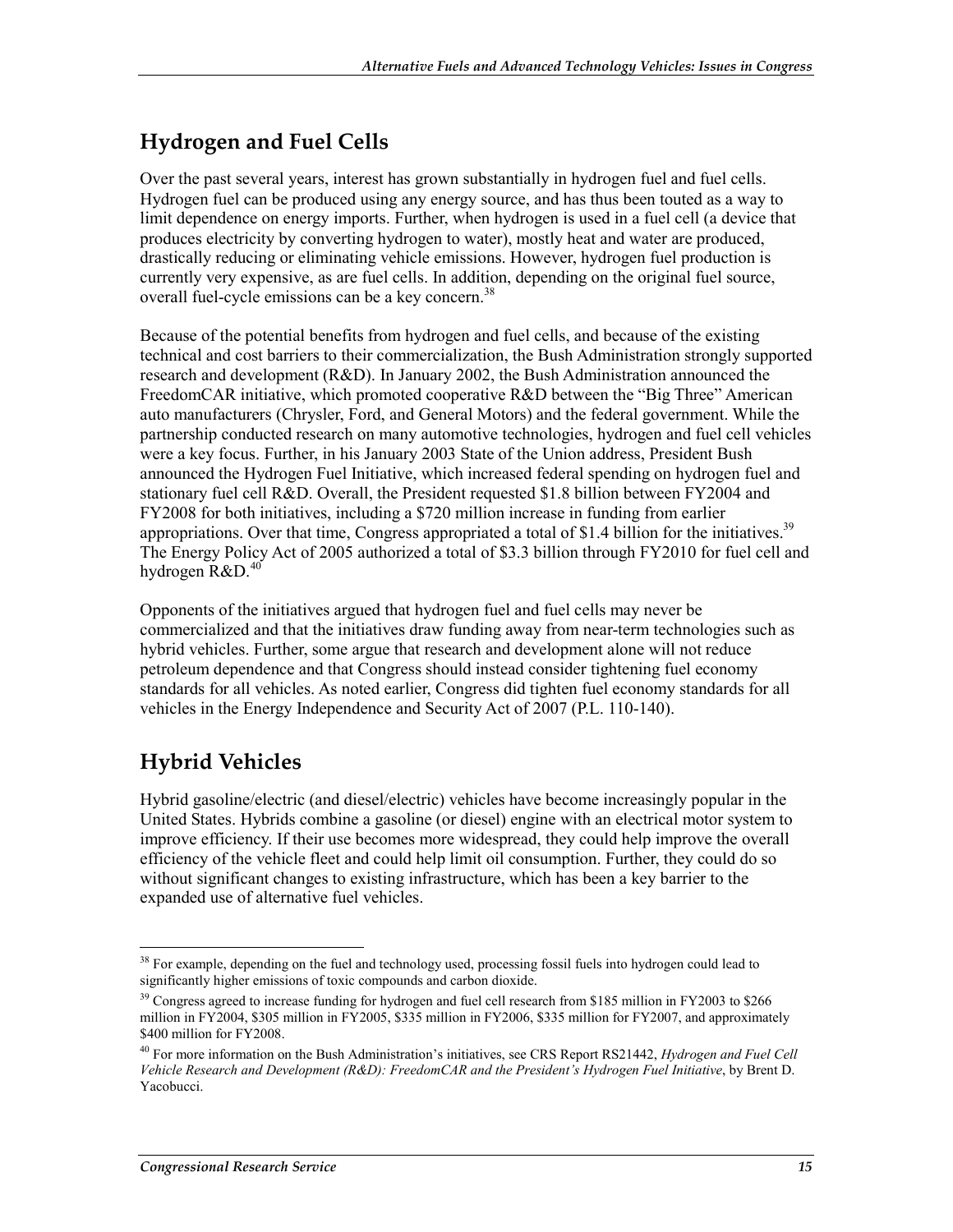Because of their energy and environmental benefits, some states have provided drivers of hybrid vehicles an exemption from high occupancy vehicle (HOV) lane requirements. While not addressing hybrids directly, the final version of the 2005 surface transportation reauthorization act (P.L. 109-59) permits states to exempt certain high-efficiency vehicles from HOV restrictions.

Further, as was stated above, the Energy Policy Act of 2005 and the Emergency Economic Stabilization Act of 2008 expanded the incentives for the purchase of hybrid and plug-in hybrid vehicles (see "Vehicle Purchase Tax Incentives" above).

# **Advanced Technology Vehicles Manufacturing (ATVM)**  Loan Program<sup>41</sup>

In addition to more stringent fuel economy standards, EISA also established a program to provide direct federal loans for the establishment of new facilities or retooling of existing facilities in the United States to produce highly fuel efficient vehicles. The Advanced Technology Vehicles Manufacturing (ATVM) Loan Program, administered by DOE's Loan Programs Office, has authority to provide up to \$25 billion in direct loans to automakers and parts suppliers to build, expand, or re-equip plants for production of vehicles with at least 25% higher fuel economy than comparable MY2005 vehicle. The program been controversial as some critics question whether other existing policies, such as stricter vehicle fuel economy standards, already promote the same technologies, and whether the ATVM program effectively subsidizes compliance with those standards. The Government Accountability Office has also questioned whether DOE has the technical expertise to assess the loan applications it has received and evaluate the performance of projects it has approved.

# **For Additional Reading**

California Energy Commission. *ABCs of AFVs: A Guide to Alternative Fuel Vehicles.* Sacramento, CA. November 1999.

Electric Drive Transportation Association. *Technology*. Washington, DC. Updated April 2013. http://www.electricdrive.org/index.php?ht=d/sp/i/2446/TPL/LandingPageTechIss/pid/2446

Fuel Cells 2000. *Online Fuel Cell Information Center*. Washington, DC. Updated April 2013. http://www.fuelcells.org/

Fuel Cell and Hydrogen Energy Association. *FCHEA Homepage*. Washington, DC. Updated April 2013. http://www.fchea.org/

Methanol Institute. *Methanol Institute Homepage*. Washington, DC. Updated April 2013. http://www.methanol.org/

National Biodiesel Board. *Biodiesel Basics.* Jefferson City, MO. Updated April 2013. http://www.biodiesel.org/what-is-biodiesel/biodiesel-basics

<sup>1</sup> 41 For more information on the ATVM program, see CRS Report R42064, *The Advanced Technology Vehicles Manufacturing (ATVM) Loan Program: Status and Issues*, by Brent D. Yacobucci and Bill Canis.